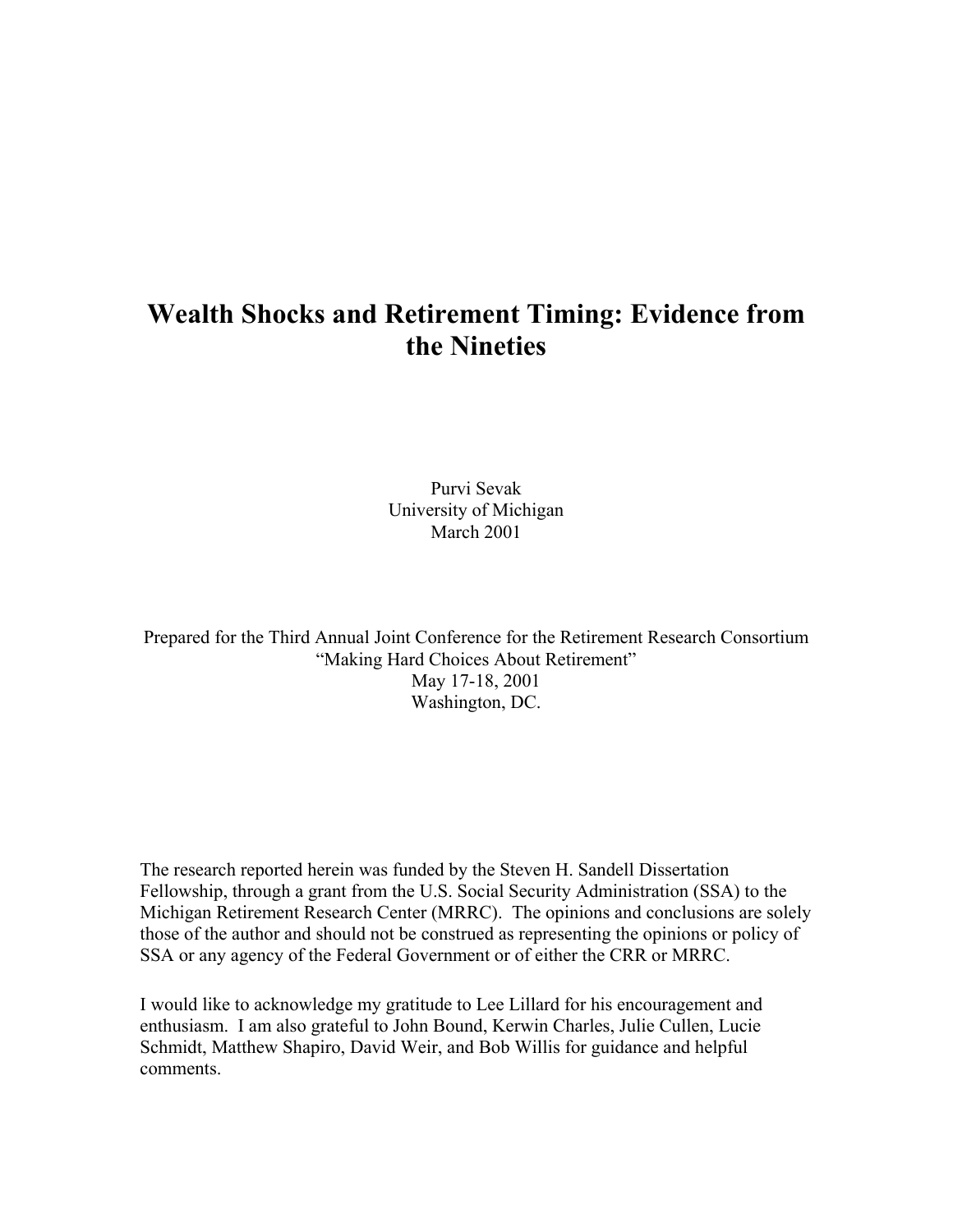#### I. Introduction

A timeless question asked by economist, policy maker and layperson alike, is whether higher wealth reduces labor supply. That is, *ceteris parabis,* do individuals with greater wealth consume more leisure? Although the normality of leisure is a general result in standard economic models, econometric support for it has not been as consistent. This may largely be due to two factors: measurement error in survey data, and the endogeneity of wealth and unearned income (Holtz-Eakin et al., 1993). In this paper, I focus on wealth effects among the population close to retirement age. I ask whether individuals who had unexpected and potentially substantial gains in wealth in the 1990s retired earlier because of these windfalls than they otherwise would have. Using shocks to retirement wealth that are arguably exogenous, I do find evidence of wealth effects.

The labor force participation rates of older men have fallen dramatically throughout the past century. However, preliminary evidence suggests that this decline has leveled off in the past ten years (Anderson, Gustman, and Steinmeier, 1999). Even if the steady state retirement rate has been stable for the past decade, there may be transitory changes in retirement timing in response to business cycle shocks or unexpected changes in individual level work incentives. In fact, as Figure 1 shows, labor force participation rates among men in their late 50s fluctuate quite a bit from year to year. In addition, as the structure of pension plans has changed, the incentives to retire at particular ages should be changing as well.

 Since the late 1970s, the percent of workers with employer provided pensions has remained steady at about 50 percent (Clark and Quinn, 1999). These pension plans are often grouped into two categories: defined benefit (DB) plans and defined contribution (DC) plans. DB plans, often thought of as "traditional" pension plans, make payments to retired workers calculated using a formula based on years of service and salary over those years. The nominal benefit level is guaranteed. DC plans are accounts to which the worker and employer contribute. At a certain age or upon retirement, the worker may make withdrawals from the plan. Its value will depend on employee contributions, the employer's matching rate, and the rate of return. In 1995, about 41 percent of private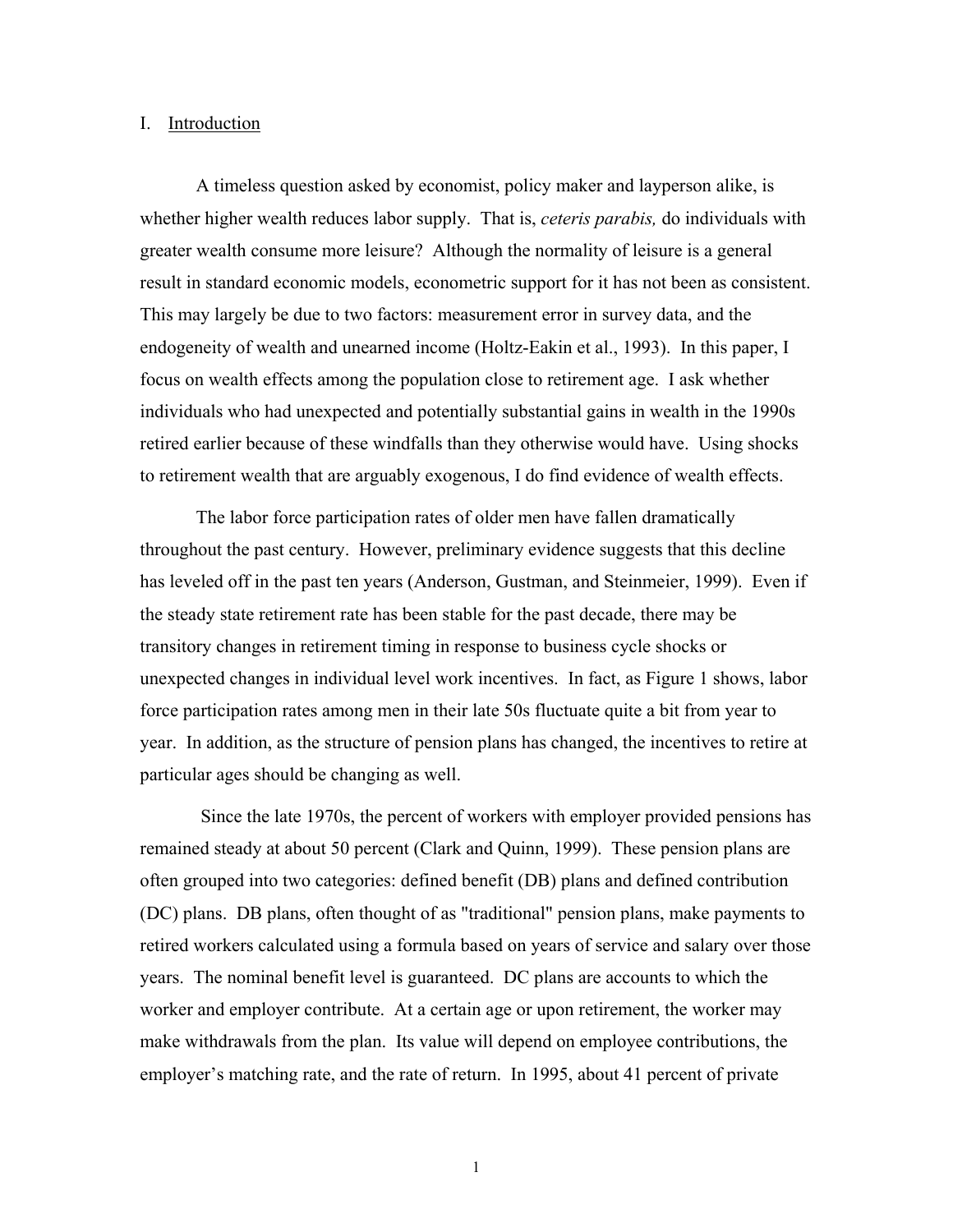defined contribution fund assets were invested in equities, 15 percent were in bonds and the rest were in other items (EBRI, 1997).

A number of studies have linked the growth of (DB) pensions to the declines in the retirement ages of men during the second half of the  $20<sup>th</sup>$  century (Stock and Wise, 1990; Samwick, 1998). As Figure 2 illustrates, DB plans have decreased relative to DC plans over the past 20 years. Unlike DB pensions, DC pensions do not provide workers with sharp incentives to retire at particular ages. Whereas DB pensions have non-linear accrual rates, DC accrual should be relatively smooth. Thus, the growth of DC pension plans could account for the "flattening out" of male retirement ages. Indeed, Friedberg and Webb (2000) find that individuals with DC pensions retire an average of two years later than individuals with DB plans.

An additional implication of the growth of DC pensions is that an increasing number of households face greater uncertainty regarding the exact amount of resources they will have as they approach retirement. While the rules of the pension plan may not suggest spikes in retirement at particular ages, variation in the value of accounts due to market performance may cause fluctuation in retirement timing due to wealth effects. This has not yet been examined in the literature.

Ameriks and Zeldes (2000) find that the fraction of retirement plan contributions invested in stocks has been increasing over the past decade. In addition, a growing share of households is investing their non-pension wealth in stocks. From 1989 to 1995, the share of households investing in stocks, either directly, or indirectly through mutual funds, increased from 32 percent to 41 percent (Diamond, 1999). While these returns may be relatively stable in the long run, the value of a portfolio at a given point in the near future is much more uncertain. The responsiveness of retirement timing to wealth shocks is therefore of growing interest, since an increasing portion of retirement resources are invested in risky assets. How will individuals react if stock prices unexpectedly rise or fall in the period close to their anticipated date of retirement? The effects will be of particular importance in the future if individuals are allowed to allocate a portion of their social security wealth in the assets of their choice.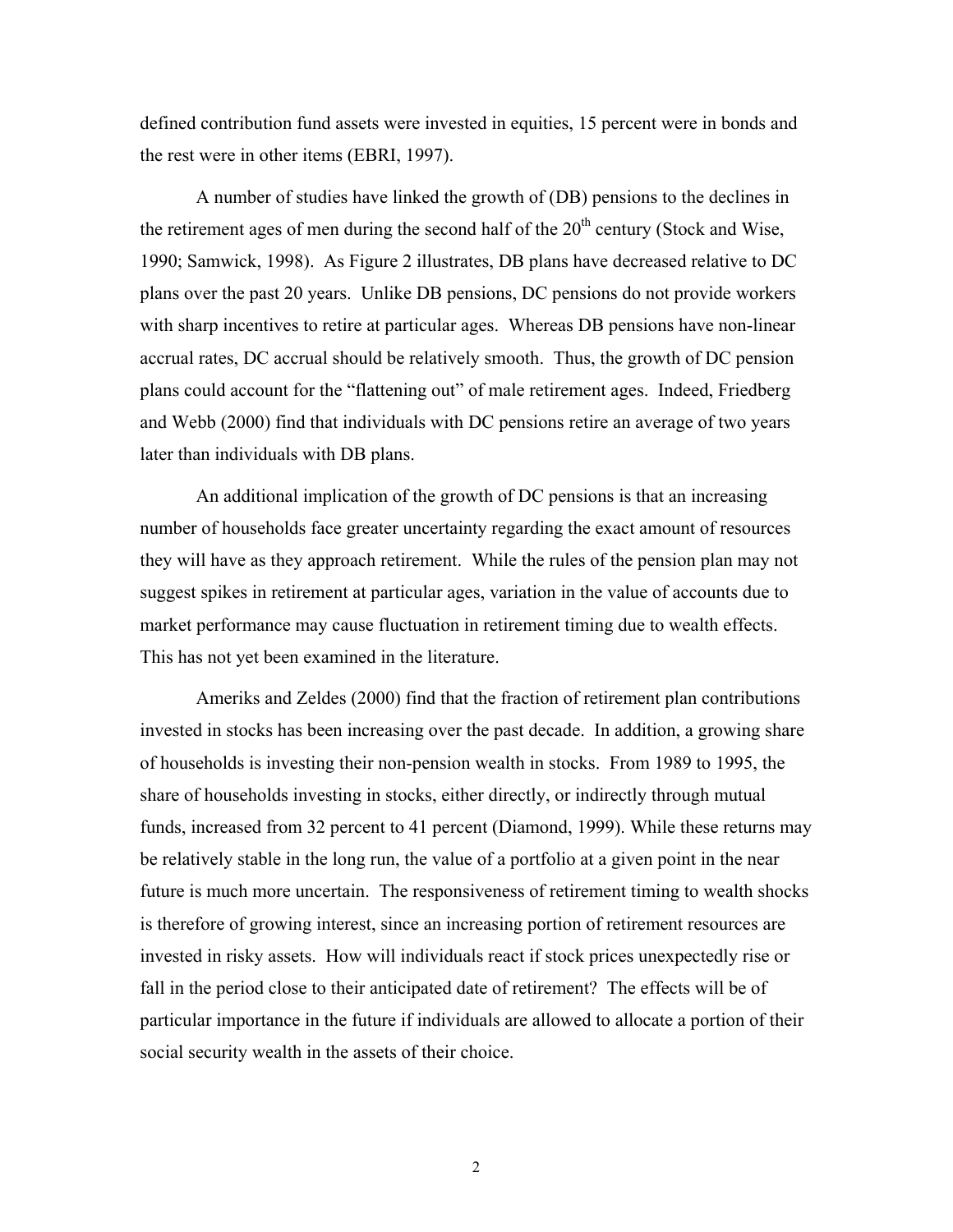Earlier studies of retirement timing have focused on the effect of Social Security, and have found conflicting results. Most of these studies test whether the decreases in male labor force participation rates can be explained by changes in Social Security benefits. The period most studied is 1969 to 1972, when real benefits increased unexpectedly by more than 20 percent for many workers. Using longitudinal data from the Retirement History Survey (RHS) Hurd and Boskin (1984) find that the benefit increase can explain a large amount of the acceleration of retirement in that period. However, Burtless (1986) and Hausman and Wise (1985), examine the same period with the same data, and find that the effects were very small. Krueger and Pischke (1992) estimate the effect of wealth shocks by exploiting Social Security changes in the opposite direction. Amendments to Social Security in 1977 substantially reduced benefits for individuals then ages 60 and younger. Again, despite the fact that the decreases in benefits were unexpected, labor supply of older men continued to decrease. A more recent study by Chan and Stevens (2000) finds that individuals' planned retirement ages do respond to "shocks" in pension plan incentives.

Studies of wealth effects on labor supply among workers of a wider age distribution have also failed to reach consensus. A number of early studies used survey data to estimate the effect of unearned income on hours worked by married men. Results varied from findings of a negative coefficient of varying magnitude on unearned income (Kosters (1966), Ashenfelter and Heckman (1973)), to a positive coefficient (Garfinkel (1973), Dickinson (1974)). Perhaps this is because unearned income, which was generally calculated as the difference between household income and husband's earnings, is still an endogenous measure. Several recent studies avoid the problem of endogenous wealth variation by making use of natural experiments. Imbens, Rubin, and Sacerdote (1999) survey lottery winners and find significant labor supply effects, both on participation and on hours, of winnings over \$80,000 per year. However, they find that smaller winnings (less than \$15,000 per year) are not associated with any significant changes in labor supply. Holtz-Eakin, Joulfaian and Rosen (1993) find that individuals in households that receive inheritances, particularly those that receive large inheritances, are more likely to leave the labor force and less likely to enter the labor force.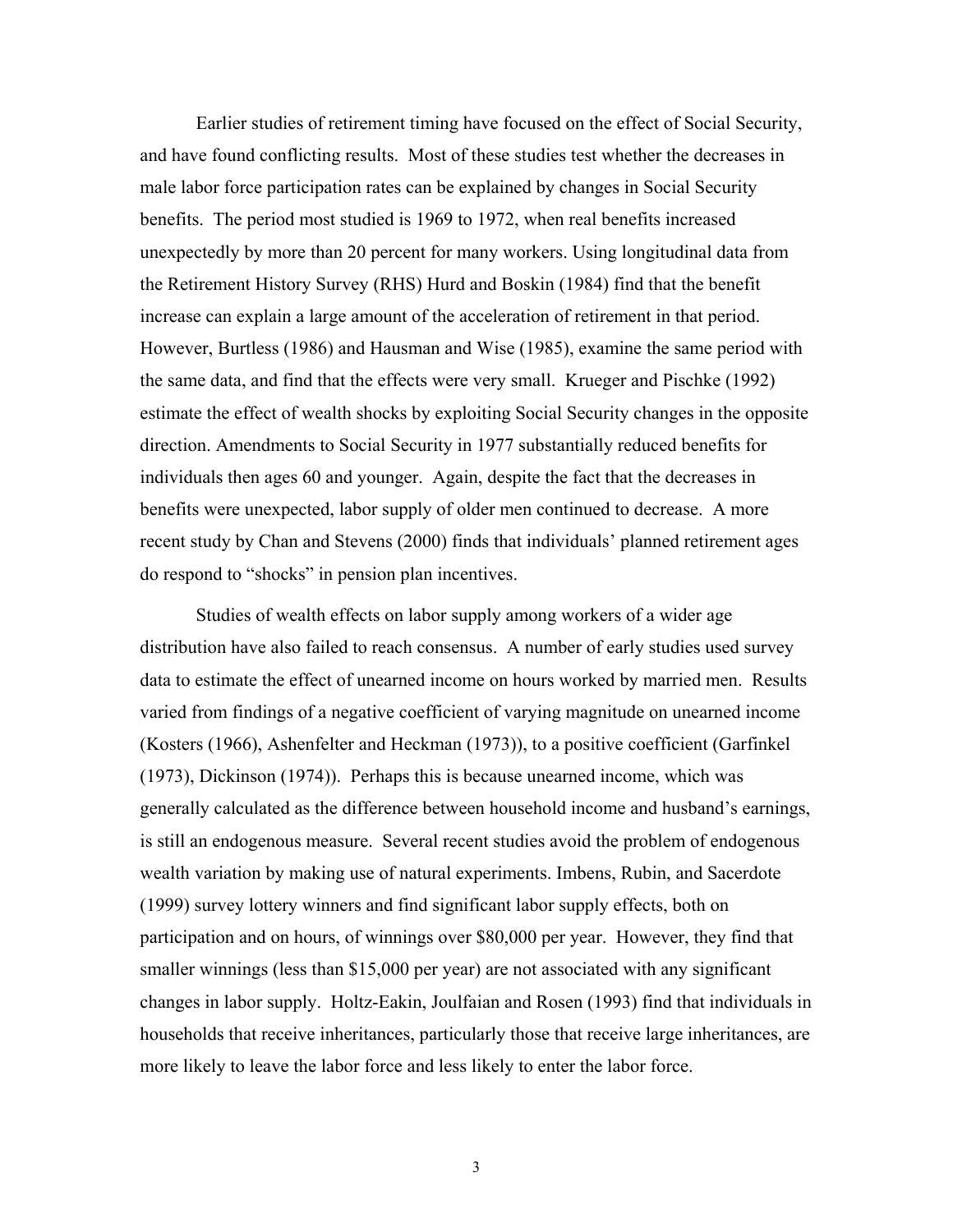This paper contributes to both the literature on retirement timing and the literature on wealth effects by making use of a recent natural experiment – the "run up" of the stock market in the 1990s. I use data from the 1992 and 1998 waves of the Health and Retirement Study and a difference-in-differences methodology to compare retirement outcomes among individuals who should have had large windfalls to outcomes among different groups who should not have had the same gains. The paper proceeds as follows: in Section II I discuss the 1990s; Section III describes the methodology and the data; Section IV reports results; Section V discusses caveats and concerns, and Section VI discusses policy implications and concludes.

#### II. The Nineties

One of most discussed phenomena of the late nineties is the extraordinary performance of the stock market. Figure 3, which plots the year-end level of the Standard and Poor 500 Index, illustrates the gains made after 1994. The unprecedented price appreciation of public equity markets blessed many households with extraordinary capital gains that were both large and unexpected. French and Cheng (2000) estimate that for every dollar an individual invested in the stock market in 1994, they would receive \$1.12 of an unexpected gain, in addition to a \$0.70 expected gain.

Many of these gains went to individuals with defined contribution pension plans. Figure 4 plots aggregate DC balances between 1988 and 1999. Balances grew substantially during the late nineties. The graph shows that the difference between actual balances in 1999, and the balances one would expect based on the annual rate of change between 1988 and 1994 is \$579 billion or 27 percent of actual 1999 balances. Because the number of individuals with DC plans has been growing, some of the increase in balances must be due to higher coverage and contributions, but some of it is due to capital gains. This suggests that those with DC pensions, especially those with a significant portion of their balances invested in stocks, likely had significant unexpected capital gains.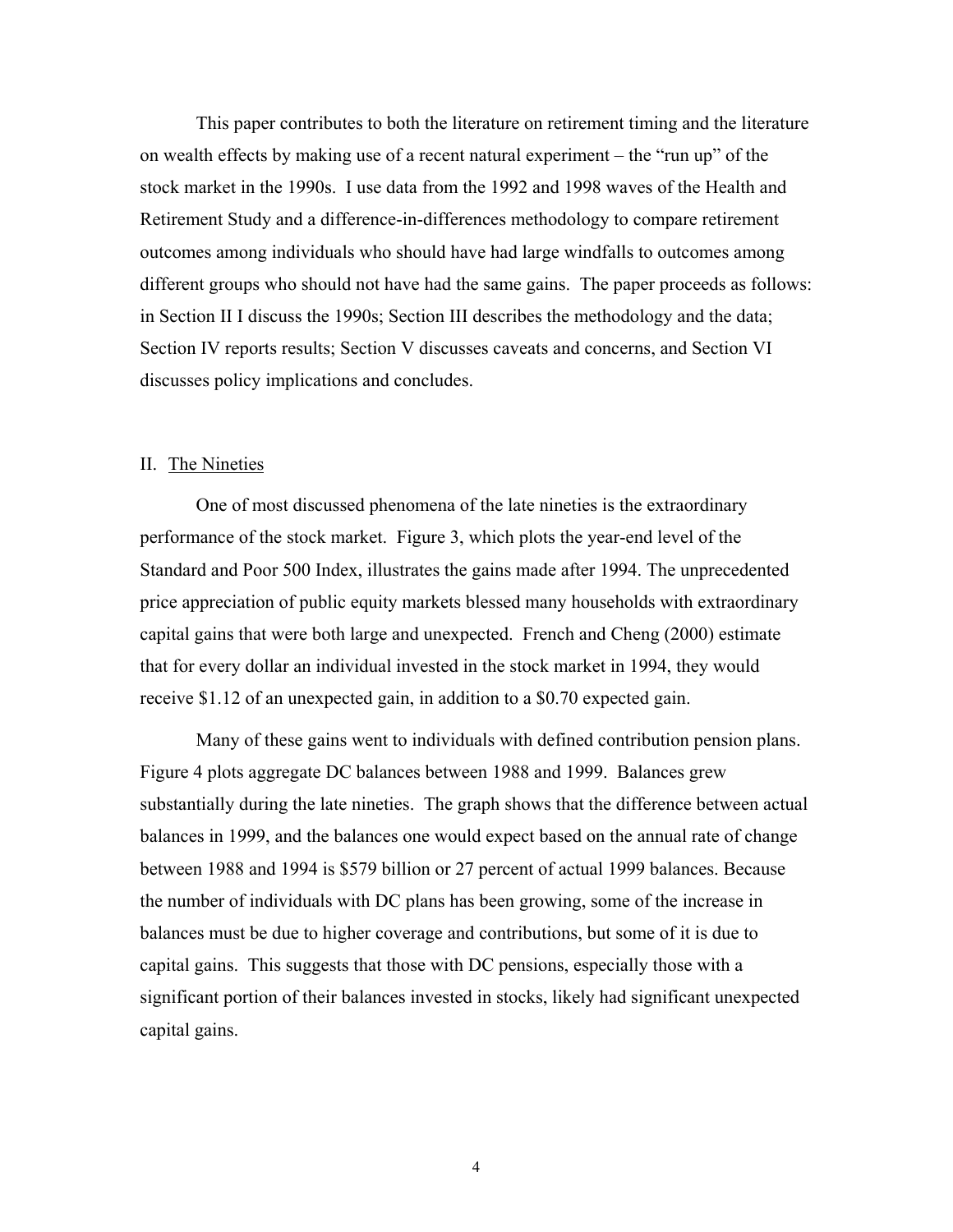At the same time that the stock market was booming, labor force participation rates among those close to retirement age may have been increasing.<sup>1</sup> Thus, aggregate data on wealth and labor force participation provide no evidence that wealth shocks covary with withdrawal from the labor force. These aggregate data however, reflect that there are many other determinants of labor force participation – including changes in health, changes in Social Security incentives, and changes in wages driven by local labor market conditions. National unemployment rates, which were decreasing almost constantly from a high in June of 1992 of 7.8 percent to a low of 3.9 percent in September of  $2000^2$ , likely led to increases in demand and thus higher wages for older workers. It is possible that even though overall retirement rates were declining, they may have been increasing for those individuals who had financial windfalls.

#### III. Empirical Methods

 $\overline{\phantom{a}}$ 

 To test for a causal relationship between the capital gains experienced in the nineties and labor supply, it is necessary to have variation in capital gains that is exogenous. Because savings and portfolio composition vary with individual preferences and plans for retirement, this is often difficult to identify. The gains in the nineties were so large that it is hard to argue against the belief that some portion of the gains was unexpected. Thus, one might suggest a comparison of retirement and work patterns in the early nineties and late nineties as a test for wealth effects. Unfortunately this would not provide clean evidence, because of the confounding changes discussed above. The challenge for the researcher then, is to find exogenous variation in wealth shocks over the period that varies across individuals.

 Ideally, we would have longitudinal survey data, which not only had detailed information about individuals' portfolios, but also recorded what returns individuals were expecting on their investments. Then one could observe the actual returns and consider the difference the unexpected gain. This is of course impossible. However, a good alternative is the Health and Retirement Study (HRS). Every two years since 1992, HRS

<sup>&</sup>lt;sup>1</sup> See for example Walsh, M. "Reversing Decade-Long Trend, Americans Retiring Later in Life," New York Times. February 26, 2001.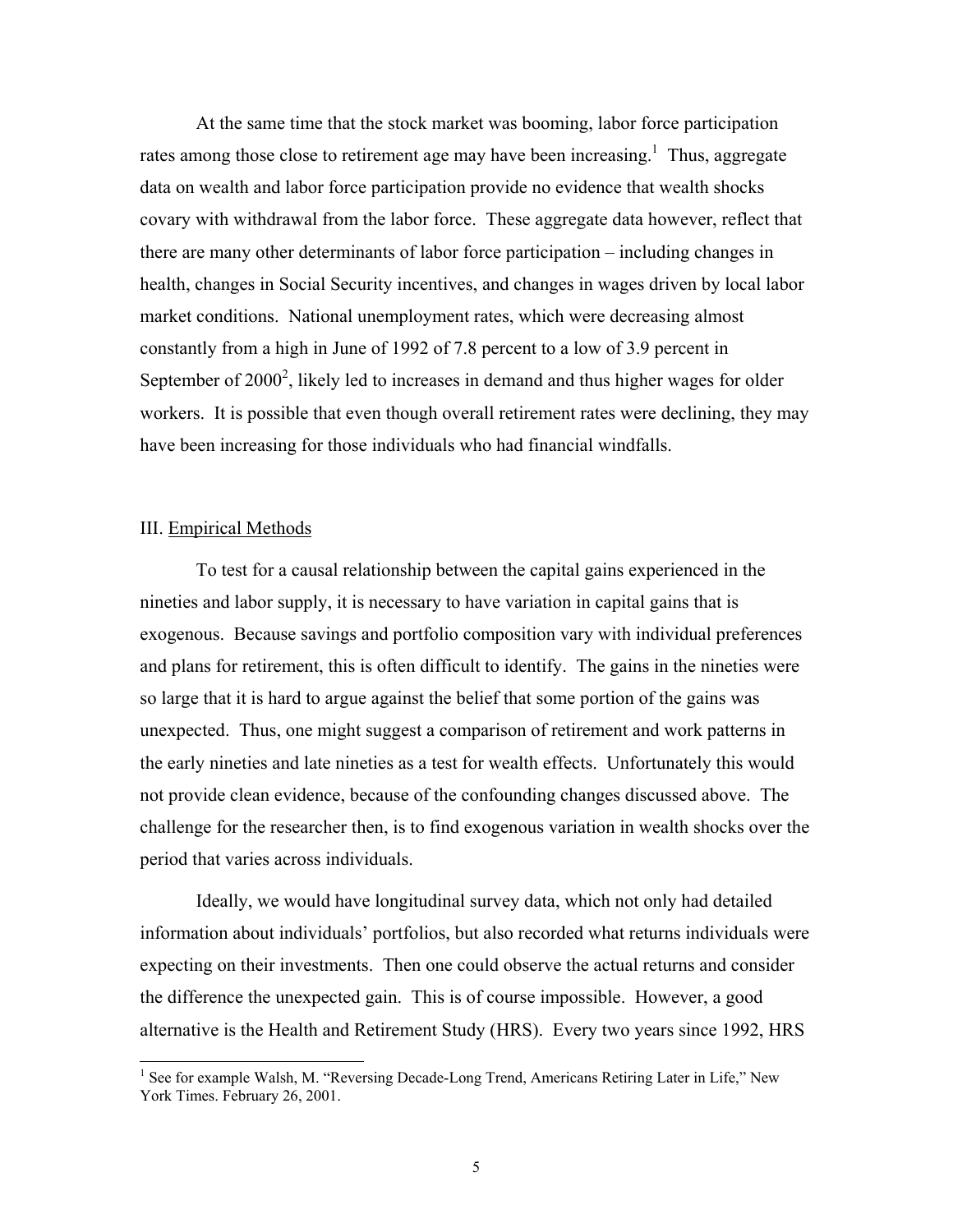has collected data on individuals born between 1931 and 1941, and their spouses. In addition, since 1998, it has interviewed individuals born between 1942 and 1947. The study has data on labor supply, pensions, income, assets, active savings and dissaving of assets, health, and a variety of demographic characteristics.<sup>3</sup> These data enable tests of wealth effects in at least several ways.

 The first method, which I am currently pursuing but will not present in this paper, involves estimating the changes in net worth that are unexpected between waves of the study. This is done by subtracting the following from total changes in net worth: active savings as reported in the survey (e.g. contributions to  $401(k)$  plans, sales or purchases of stocks, homes, etc.), and expected returns in different assets, which are calculated across the sample using historical data, rather than at the individual level. These unexpected changes in net worth can then be translated into changes in potential consumption over the retirement period, to get a measure of the magnitude of the wealth shock given the household's baseline level of resources. This method has several disadvantages, all stemming from reporting issues in survey data. First, individual responses of actual asset values may be reported with error. Individuals may not know the exact value of each asset they own, and even if they do, they may be unwilling to report it. When reported and imputed values for multiple assets are added together, and then combined with reported savings and dissaving, the actual measure of capital gain may have a great deal of noise relative to any predictive power it should have. The probability of falsely rejecting the null hypothesis that capital gains have no effect on retirement timing will be upward biased. A second limitation is that it is impossible to know what individuals' expected returns were. We can only infer that from historical data, and it is difficult to come up with expectation measures that vary with individual characteristics.

The second method of estimating wealth effects avoids some of the disadvantages of the first method discussed above, but it also lacks some of the benefits. This method involves identifying a treatment group that would have been affected by the change that

 $\frac{1}{2}$ <sup>2</sup> As reported on the Bureau of Labor Statistics website http://www.bls.gov.

<sup>&</sup>lt;sup>3</sup> For a detailed description of retirement measures in the HRS see Gustman, Alan L., Mitchell, Olivia S., and Steinmeier, Thomas L. "Retirement Measures in the Health and Retirement Study." *The Journal of Human Resources* 30: S57-S83. For an overview of the HRS see Juster, F. Thomas, and Suzman, Richard. "An Overview of the Health and Retirement Study." *The Journal of Human Resources* 30: S7-S56.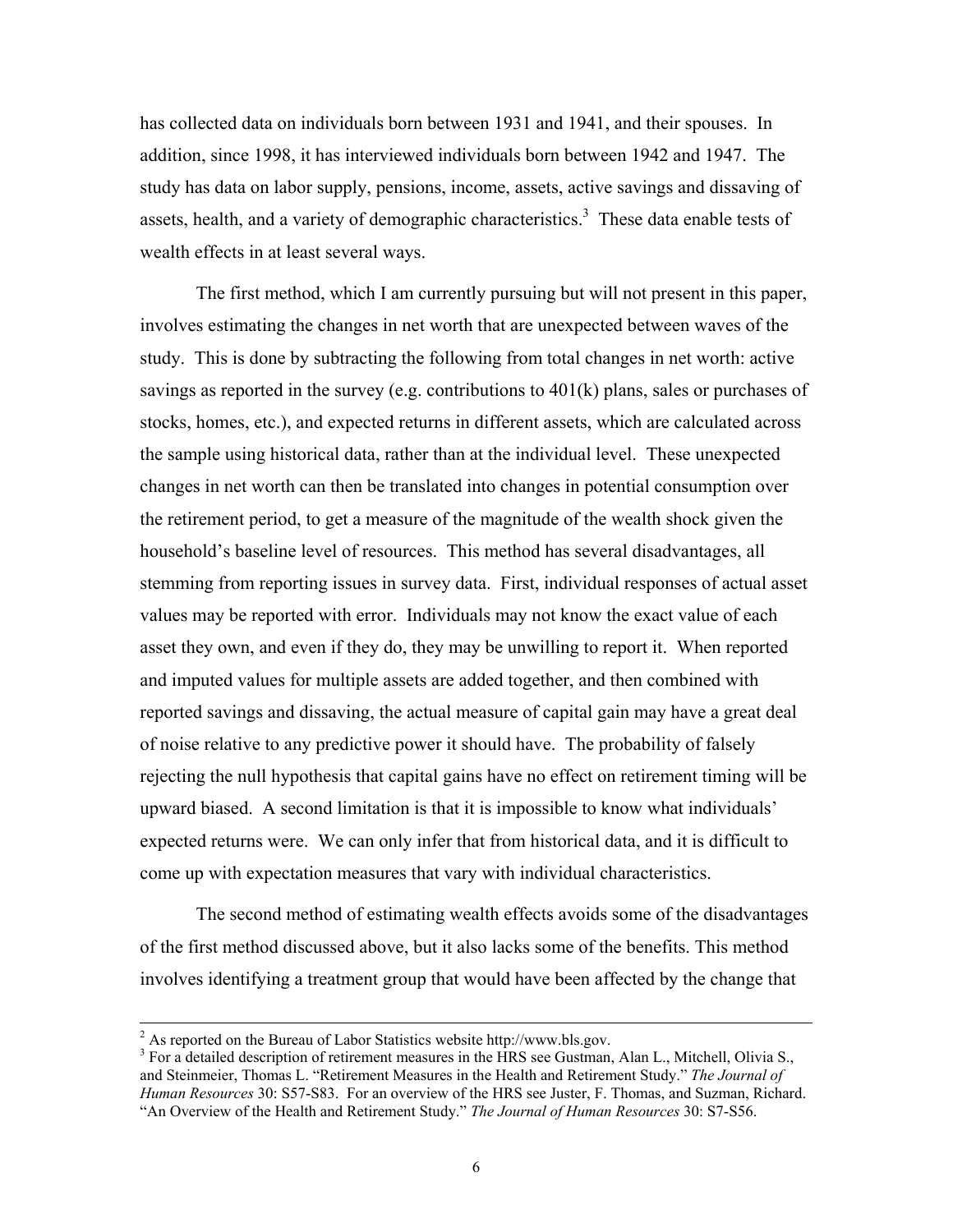is being studied, and a control group that would not have been affected by it. In the context of this paper, I would like to use a treatment group whose wealth rose unexpectedly as a result of the stock market, and a control group whose wealth did not. The relative benefit of this method is that it does not use actual measures of the wealth shock. Thus it avoids the measurement issues discussed above. A disadvantage is that it does not take advantage of the great deal of heterogeneity in wealth gains among the people in either of the groups.

One interesting source of variation is across pension plan type. Workers with DC plans, whose pension value depends directly on the stock market, should have had large unexpected increases in their pension wealth in the nineties, whereas workers with only DB plans, or without any pension should have experienced no unexpected increases in their retirement wealth. As a result, if wealth affects retirement timing, we would expect to see different patterns of retirement among workers with DC plans than workers without DC plans. In particular, in the late nineties, we would expect to see workers with DC plans retiring earlier than others.

This strategy assumes that once controlling for observable characteristics of an individual, a worker's pension plan type is exogenous – i.e. not influenced by the nineties economy, and not correlated with any other characteristics that would affect retirement timing. Because workers' choice of pension plan is generally determined with their choice of job, it is unlikely that the pension type of workers close to retirement in the nineties was influenced by events in the nineties. Unfortunately however, pension coverage is not randomly assigned. First, the likelihood of coverage from any type of pension increases with age, tenure, earnings, and firm size. Workers' job decisions likely reflect their preferences over salary, other forms of compensation, and mobility. Indeed, a large literature exists describing the incentives of firms to offer pensions, and workers' job decisions (Clark and Quinn, 1999). Thus a comparison of workers with DC plans to those with no pension, would be capturing many differences other than the 90s wealth gain.

A particular concern in comparing workers with DC pensions to those with DB pensions is that pension rules and accrual rates have a strong and independent effect on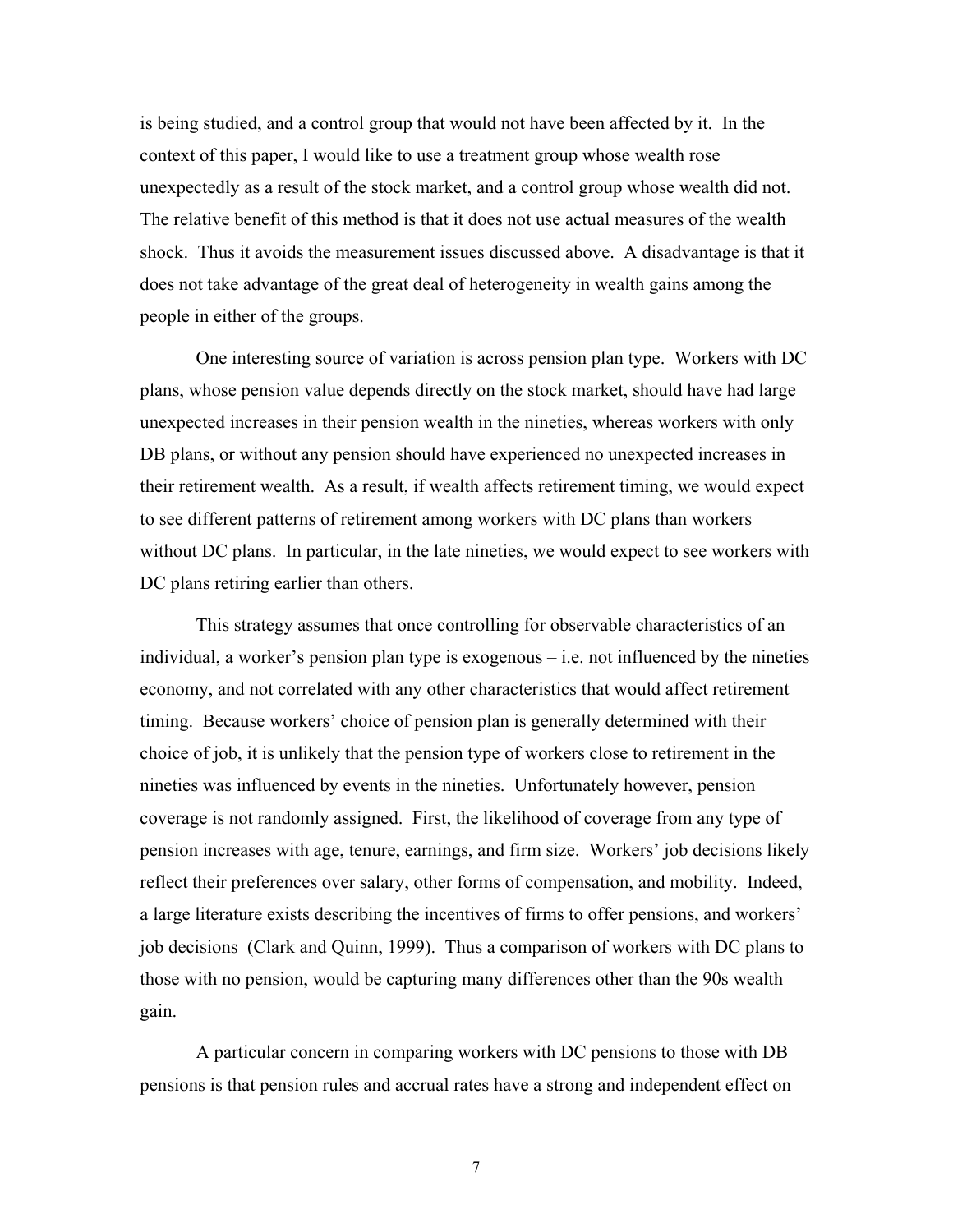retirement timing. Because of the complex rules and accrual rates of DB plans, there are strong incentives to postpone retirement until a certain date, after which there are strong disincentives against continued work. As mentioned earlier, there is a substantial literature that suggests incentives of DB plans are responsible for increases in early retirement among men. If this is the case, estimates of a nineties wealth effect based on the difference in retirement outcomes of DB and DC participants would be biased. In particular, one might find that individuals with DB plans retire earlier than individuals with DC plans, and falsely fail to reject the null hypothesis that wealth has no effect on retirement timing.

One way to control for such differences in treatment and control groups is to look at the difference-in-differences in retirement rates between workers with DC pensions and those without them before and after the stock market boom. This would control for time invariant heterogeneity in retirement patterns between different types of workers, yielding unbiased estimates as long as there were no other unobserved changes occurring over the time period that differentially affected the retirement patterns of DC workers.

In this paper, I make use of two comparison groups – individuals who have no pension and individuals who only have DB pension plans. I compare retirement rates of workers with DC pensions relative to these groups, among individuals ages 55 to 60 in 1992 and in 1998 using the Health and Retirement Study (HRS). Because a new cohort of individuals born between 1942 and 1947 joined the study in 1998, it is possible to create mutually exclusive samples of individuals ages 55 to 60 in 1992 and 1998. The 55-60 year old respondents used in 1992 are members of the original cohort. In 1998, the 55-56 year olds are members of the new cohort, first interviewed in 1998, while the 57- 60 year olds are members of the original cohort first interviewed in 1992.

Labor supply of individuals in 1992 should be a function of their information in 1992 and should not be affected by the increase in stock prices after 1994. On the other hand, labor supply of individuals in 1998 should be affected by wealth gains in the middle to late nineties. As discussed above, the gains should be greater for individuals with DC pensions than for others. Thus, by estimating the difference-in-differences in probabilities of retirement between DC workers and workers in the control group, in 1992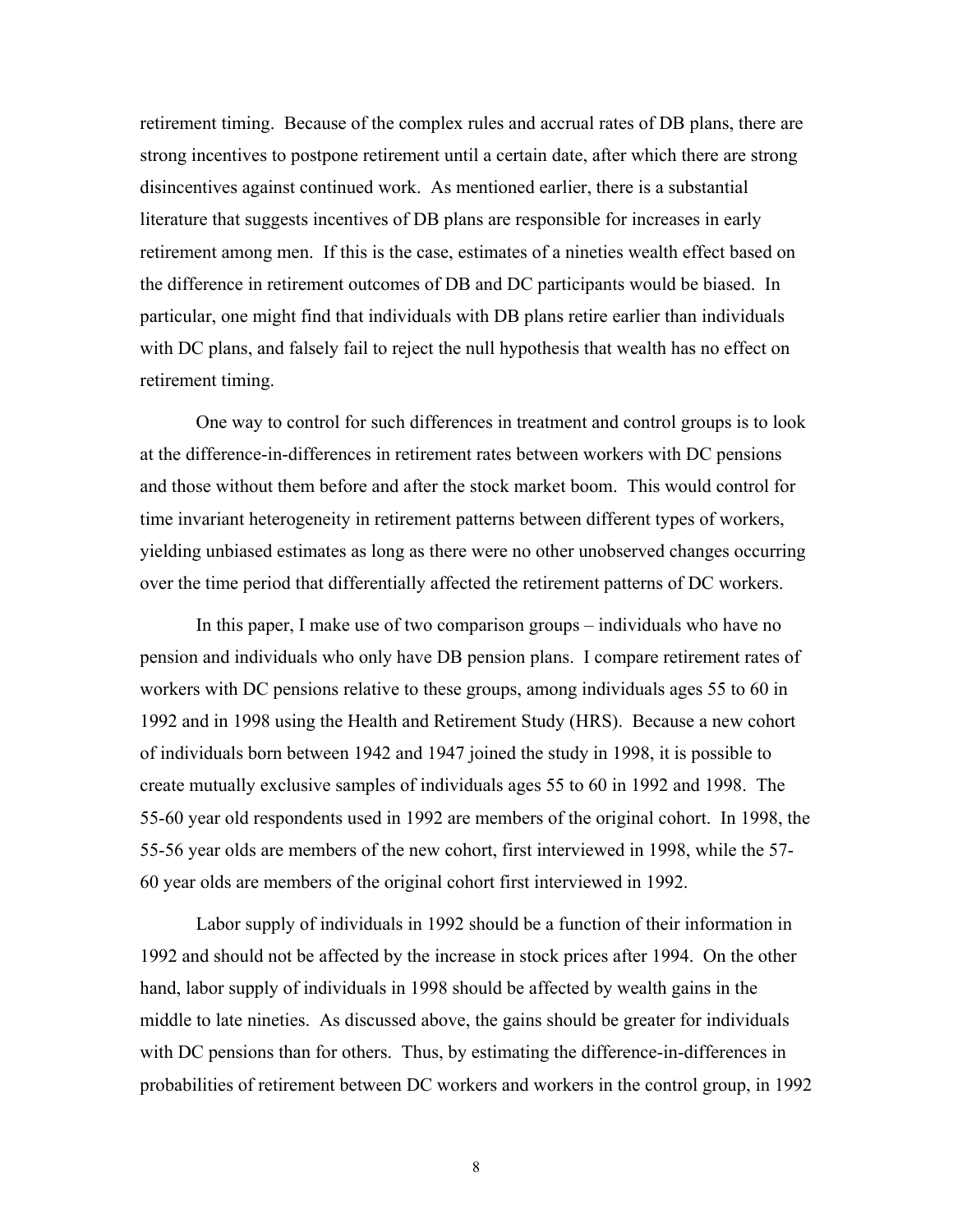and 1998,  $(Ret_{1998}^{DC} - Ret_{1992}^{control}) - (Ret_{1998}^{DC} - Ret_{1992}^{control})$ , I test whether unexpected wealth gains increase the probability of retirement.

To get more precise estimates by controlling for observable individual characteristics that should affect retirement timing, I do this in a regression framework. I estimate the following linear probability model:

$$
R_i = \alpha + \beta_1 X_i + \beta_2 Y1998_i + \beta_3 DB_i + \beta_4 NoPension_i + \beta_5 (Y1998_i \times DB_i) + \beta_6 (Y1998_i \times NoPension_i)
$$

*R* equals one if the individual is retired and zero otherwise. *Y1998* is a variable equal to one if the individual is observed in 1998 and zero if they are observed in 1992, *DB* equals one if the individual has a *DB* pension plan and zero otherwise, and *NoPension* equals one if the individual does not have a pension. The reference group is made up of individuals with DC pension plans. *X* is a vector of observable characteristics including whether anyone in the household is eligible for retiree health benefits<sup>4</sup>, marital status,

self-rated health, race, ethnicity, education, and age.  $\beta_2$  captures the time fixed-effect.

 $\beta_3$  and  $\beta_4$  are the pension fixed-effects – they capture the time invariant effects on retirement of having only a DB pension plan, or of not having a pension at all, relative to having a DC pension.  $\beta_5$  is the differences-in-differences estimate of a wealth effect when individuals with DB pensions are considered the "control" group. A negative and statistically significant estimate of it would allow me to reject the null hypothesis that wealth shocks do not affect retirement timing.

 I consider various measures of retirement. There is little consensus in the field over the correct measure of retirement.<sup>5</sup> In this paper I present results when using two different definitions. The first considers an individual retired if they report in the HRS that they consider themselves retired. This definition considers individuals who have

 $\overline{\phantom{a}}$ 

<sup>&</sup>lt;sup>4</sup> There is evidence that access to health insurance plays a large role in the decision to retire early (Gruber and Madrian, 1994). Unfortunately, because the 1998 HRS survey did not fully assess whether spouses would be covered by retiree health benefits, I cannot create a variable for individual retiree health benefits. However, a variable identifying whether either spouse is eligible should capture most of the variation across the sample.

<sup>&</sup>lt;sup>5</sup> For a detailed discussion about retirement measures and their implications see Gustman, A. and Steinmeier, T. *Retirement Outcomes in the Health and Retirement Study* NBER Working Paper #7588, 2000.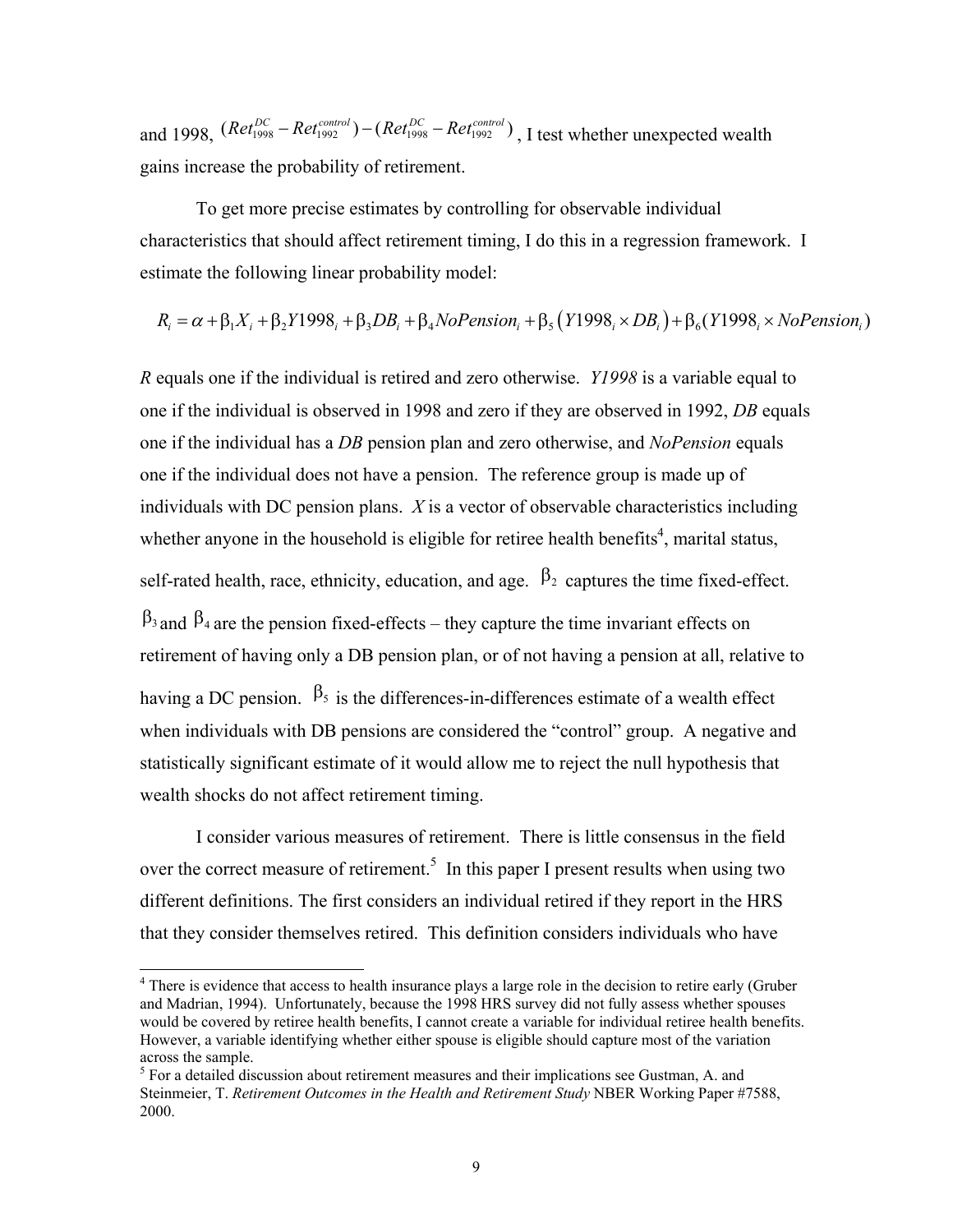retired from one job, but started another job retired as long as they themselves consider themselves retired. The second considers an individual retired if they identify as retired *and* are not working; it excludes individuals who identify neither as retired nor working. Both analyses exclude individuals who report their labor status as disabled.<sup>6</sup>

 Although the HRS has administrative data on pensions for many of its initial respondents, in this paper I use the self-reported data. There is evidence that individual reports of their pension plan characteristics are often inconsistent with information from administrative sources (Gustman and Steinmeier, 2001). The primary reason I use selfreported data is that the administrative pension data is still being collected for respondents who were added to the sample in 1998. In addition, it may be better to use incorrect data that reflects the individual's incorrect beliefs, when studying whether individuals respond to retirement incentives or wealth shocks. In their study of responses to changes in pension incentives, Chan and Stevens (2000) justify their use of selfreported pension data for this very reason.

The following section presents descriptive statistics and regression results from the difference-in-differences analysis. All estimates use individual HRS sample weights and equations are estimated separately for men and women.

#### IV. Results

 $\overline{\phantom{a}}$ 

Descriptive statistics, by gender, for the 1992 and 1998 samples used in this study are in Table 1. Samples in 1998 are slightly smaller than those in 1992. The samples look similar between the two years in most ways. The average age in the samples, which are restricted to individuals ages 55 to 60, is 57. About 80 percent of the men are married and 70 percent of the women are married. About 15 percent of men and a slightly higher proportion of women report being in fair or poor health. There are slightly fewer blacks in the sample in 1998 but the percent Hispanic does not change much. For both men and women, education level is higher in 1998 than it is in 1992. Labor supply measures for

<sup>&</sup>lt;sup>6</sup> I have estimated these equations with disabled individuals and the results on the variables of interest are similar.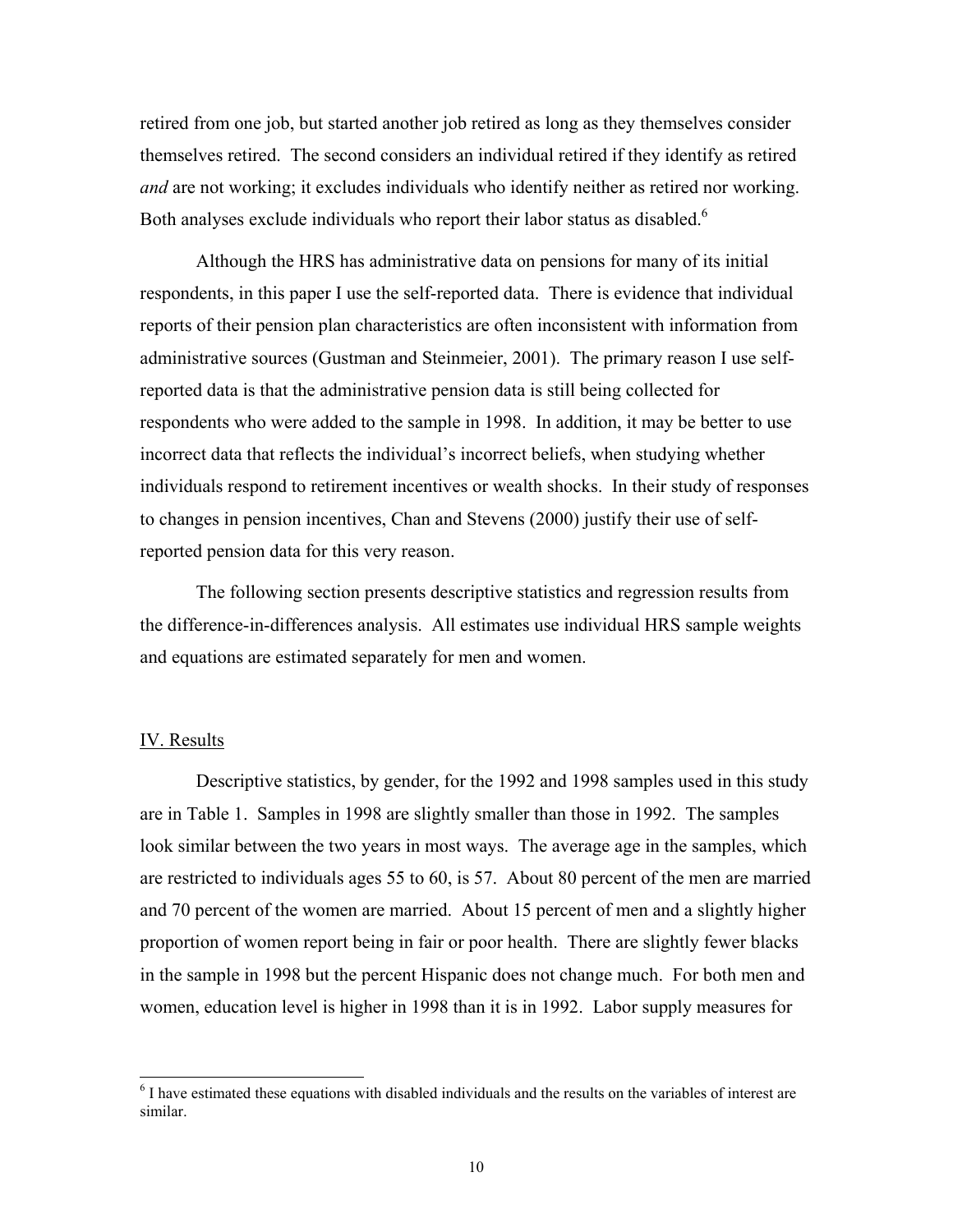men are roughly the same between the two years but more women work in 1998 than in 1992.

Pension coverage changes in several ways over the six-year period. The percent of women without a pension decreased 51 to 43 percent while coverage among men stays constant at 77 percent.<sup>7</sup> Over this period, coverage by DC pensions increased – from 38 percent to 46 percent among men and from 25 percent to 33 percent among women. Coverage by DB plans decreased among men from 39 percent to 31 percent and stayed about constant for women at 24 percent.

 Table 2a provides regression results for men and table 2b has results for women. I will first discuss the results for men when using self-reported retirement as the dependent variable, presented in the first column. Some family eligibility for retiree health benefits and being in bad health both increase the probability that a man reports he is retired. Education less than high school graduation decreases the probability that he reports being retired.

The coefficient on *DB Pension* states that men with DB pensions were 17 percentage points more likely to be retired than men with DC pensions. This is not surprising given the early retirement incentives built into many DB pension plans. The coefficient on *No Pension* is also significant and positive, suggesting that men without a pension are 4 percentage points more likely to be retired than men with DC pensions. This is slightly surprising but is likely capturing the fact that not having a pension is likely correlated with lower wages. This finding is consistent with the belief that once controlling for wealth differences, high wage workers retire later than low-wage workers (Chan and Stevens, 2000). The coefficients on the control groups interacted with 1998 are the difference-in-differences estimates of a wealth effect. The magnitude of the effect depends on which group of workers is used as a control. The difference between DC and DB retirement rates decreased by 8 percentage points over the period, suggesting that wealth shocks led to an 8 percentage point increase in retirement. This effect is significant at the 5 percent level. The comparison with workers with no pensions

 $\overline{\phantom{a}}$ 

 $<sup>7</sup>$  This number is much higher than the overall population rate of coverage reported earlier from Clark and</sup> Quinn (1999) because of the age range of the population considered.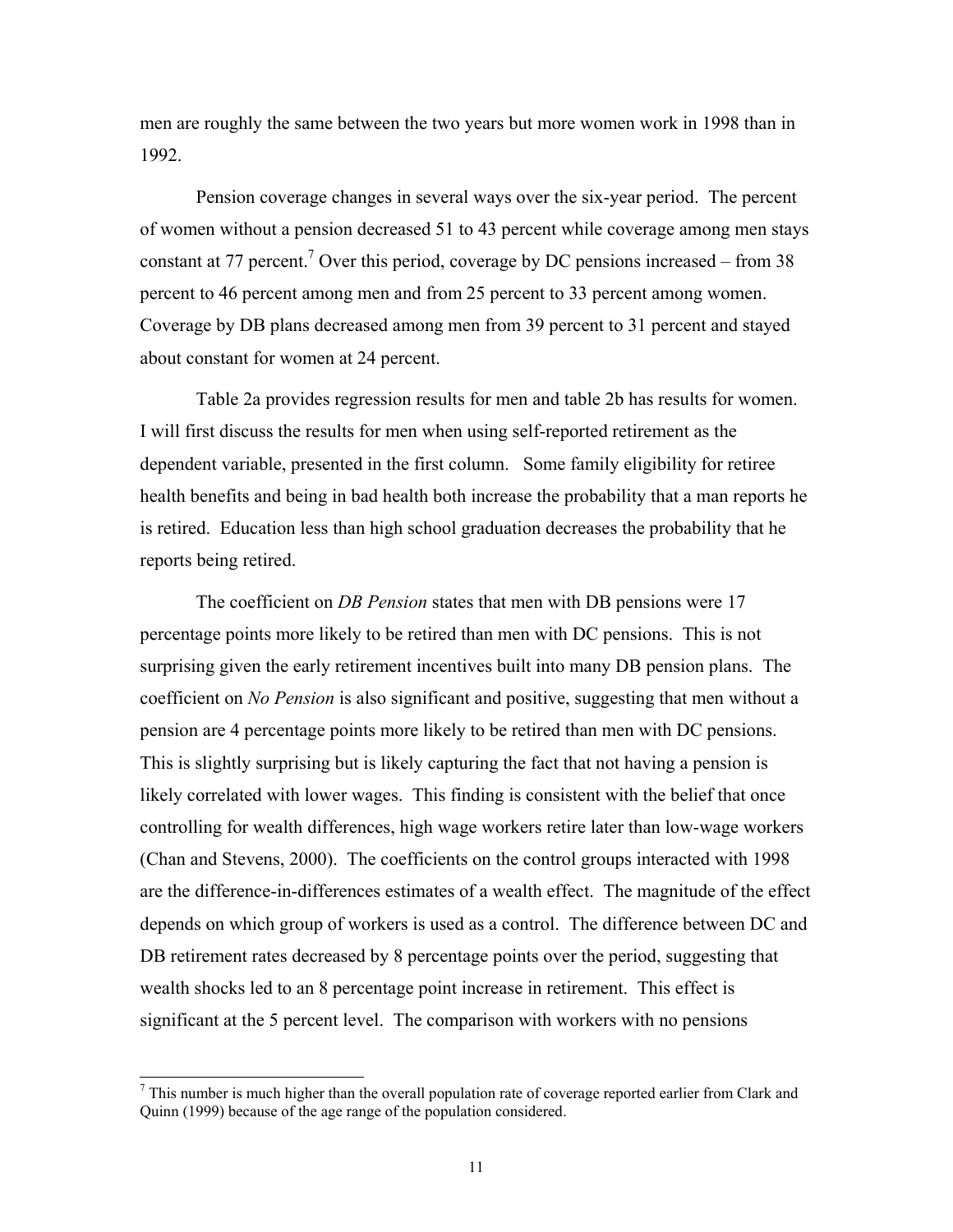suggests the wealth effect is slightly smaller  $-6.5$  percentage points, and it is also significantly different from zero at the 5 percent level.

The second column reports estimates using the second definition of retirement – identifying as retired *and* not working. This analysis excludes individuals who are unemployed or out of the labor force for reasons other than retirement. The coefficients are virtually identical to those in the first column. Figure 5a illustrates these estimates graphically, by plotting the predicted proportion of white, married, 58 year old men who have completed college and are in good health who are retired, using coefficients from column one.

 The results for women, in Table 2b are not as consistent across the two specifications. This is due to the different treatment of individuals who are not in the labor force in each equation. The first equation is estimated among all non-disabled women, regardless of their work history and the second excludes women who out of the labor force for reasons other than retirement. Thus, in the first set of results, the coefficient on *No Pension* is likely to be biased toward zero due to the fact that not having a pension is correlated with not ever being in the labor force, and women who have not had a strong attachment to the labor force are less likely to identify as "retired." For this reason, I prefer and discuss the second analysis, which excludes those women.

Like men, women with some family eligibility for retiree health benefits, in bad health, and of older ages are more likely to report being retired and not working. Married women are also more likely to be retired. Low educational attainment, which reduced the probability of early retirement for men, does not seem to have an effect on women. Hispanic women are less likely to be retired.

For the most part, the coefficients on the pension variables are similar to the ones estimated for men. The level difference in retirement probabilities between women with DC pensions and women with DB pensions is slightly smaller than it was for men – 13 percent versus 18 percent. While the difference-in-differences estimates of wealth effects are the same sign as they were for men, they are slightly smaller. The estimate when using women with no pensions as the control group is not significantly different from zero at the 5 percent level although it is at the 10 percent level.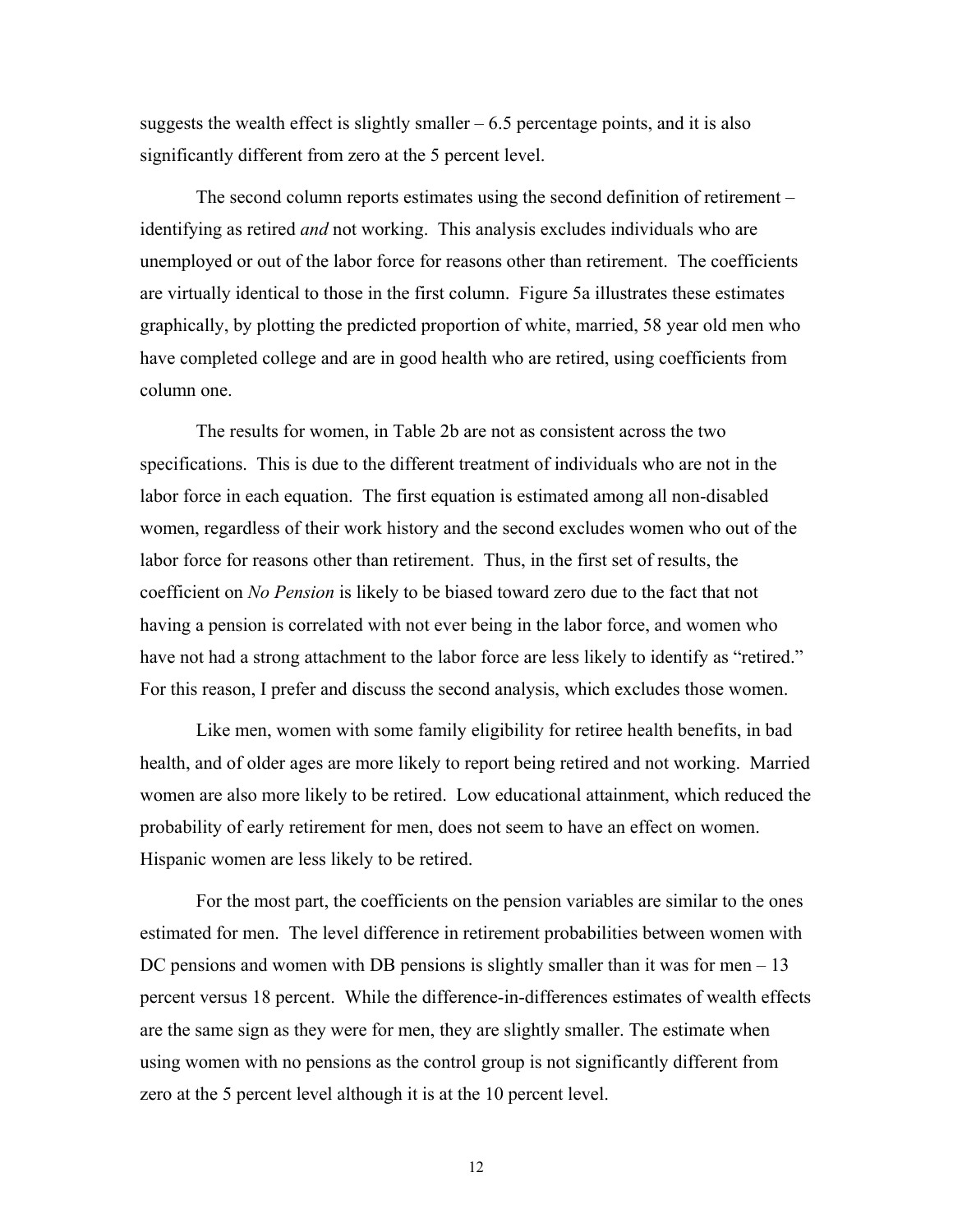#### V. Discussion

The estimates provide evidence that positive wealth shocks lead to early withdrawal from the labor force. There are several reasons to be cautious in the interpretation of the results.

The first concern is that although my identification strategy exploits variation in wealth gains due to arguably exogenous pension plan type, it ignores the variation in other forms of household wealth – IRAs, stocks, bonds, housing, etc. This should not bias my coefficients unless other wealth holdings were correlated with pension plan type. If we assume that households diversify their portfolios, then pension type will necessarily be correlated with other wealth holdings. Because DB pensions guarantee a fixed stream of income after one retires, and the value of DC pensions fluctuates with the value of the stocks or bonds in which they are invested, individuals with DB pensions may hold riskier assets in their portfolios. For example, individuals who have invested in stocks through their  $401(k)$  DC pension plan may be less likely to hold stocks independently than individuals who have DB pensions. Then individuals with DB pensions would have greater capital gains in their private holdings than individuals with DC pensions. This would bias my results to zero.

The bias however, is likely to be small for several reasons. First, among individuals in the HRS, there do not seem to be substantial differences in portfolio shares (of non pension assets) across pension type. Figures 6a and 6b graph portfolio shares for individuals by pension type, in 1992 and 1998. In 1992, the mean share of a household wealth allocated to stock was 6 percent among individuals with DC plans and 5 percent among individuals with DB plans only or with no pension plans. Bond shares were almost identical. Individuals with DC pension plans had a slightly higher mean share in IRAs, which is the opposite of what one might expect. Individuals without DC pensions allocate more of their assets to business and real estate and the subset with no pension allocates less of their assets to home equity. The shares in 1998 are similar except all three groups have a greater mean share in stocks and the difference in business and home shares seems to have decreased. In addition to this suggestive evidence that portfolio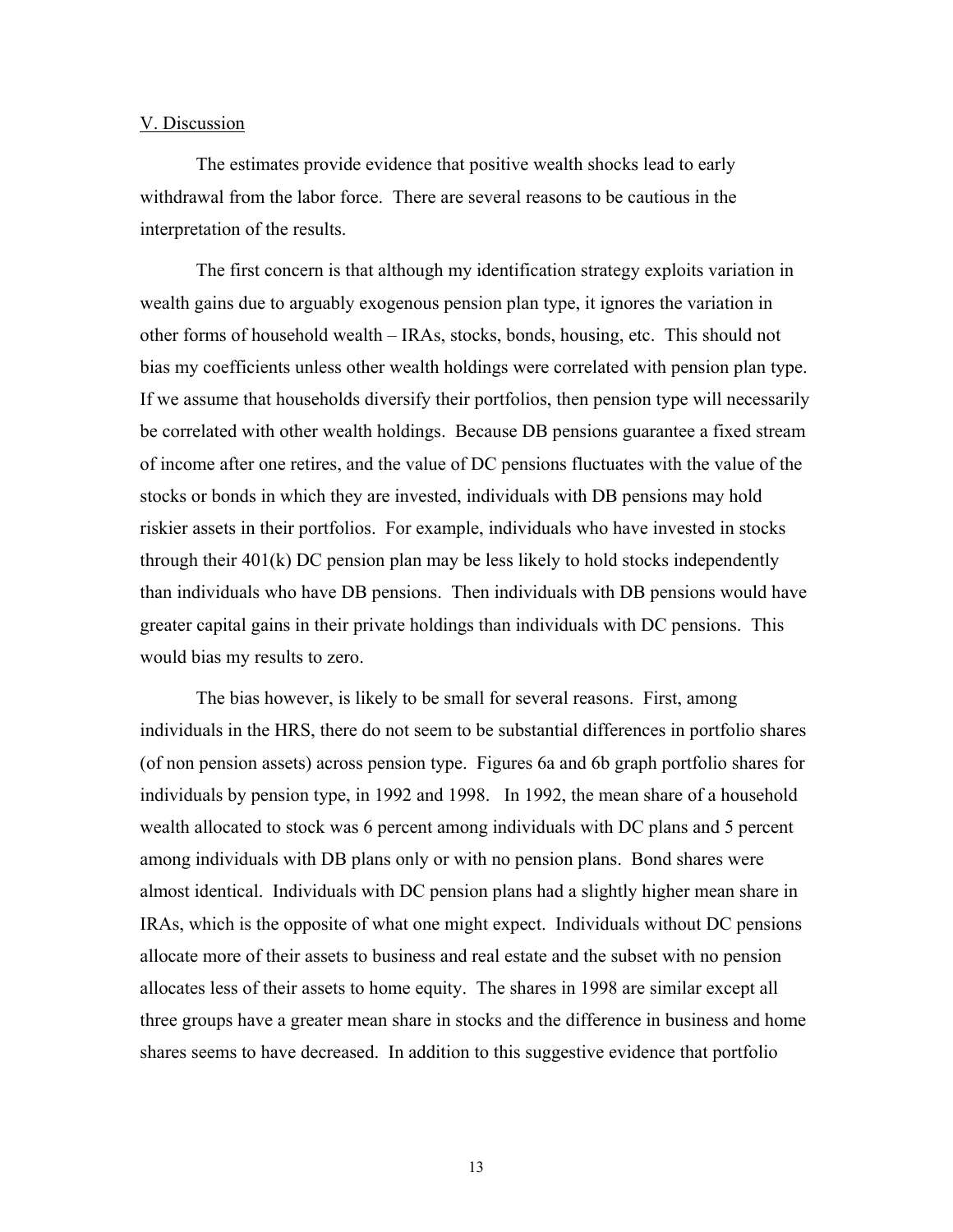shares do not vary by pension type, numerous studies have found that  $401(k)$ contributions do not crowd out overall private savings (Poterba, et al, 1995).

A greater concern with the D-D result is related to the composition of the treatment and control groups. Because coverage by DB plans has been declining since the 70s and coverage by DC plans has been increasing, it is possible that the composition of my treatment and control groups changed over the period. Much of the shift occurring in the nineties was among younger workers – i.e. new workers were much less likely to be offered coverage through a DB plan than previously. However, many companies that had DB pensions did convert policies to DC policies. If the companies that converted were ones with "weaker" DB plans, the DB plans that "survived" would be the generous ones. Thus, it is possible that the 55-60 year old workers in the 1992 DC group are workers with relatively "weak" pensions. This would bias my results toward a positive finding.

The similarities in portfolio shares across groups and over time suggest that there have not been big changes in the composition of these groups, at least with respect to portfolio composition. Friedberg and Webb (2000) examine characteristics of DC and DB pension holders in the 1992 HRS and find that people with different pensions are "strikingly similar." Non-pension assets and earnings are almost identical, and education levels are very close to one another. Additional evidence of this is that when they estimate retirement regressions as a function of pension type, adding job characteristics such as tenure and industry does not change results. The fact that early DC holders were similar to DB holders suggests that DC holders in 1992 are *not* dominated by individuals whose weak DB pension plans had been converted. Nevertheless, I run some additional tests to see if characteristics of the treatment and control groups changed over time.

I estimate OLS regressions of the same form I used for the retirement equations, with log net worth and education as left-hand side variables. Here, net-worth excludes any pension wealth, so I am testing whether there were changes across the treatment and control groups over time with respect to wealth outside of the pension wealth gains assumed in this paper. If the coefficient on the interaction term of year and pension type is statistically significant, I would reject the hypothesis that the characteristics of the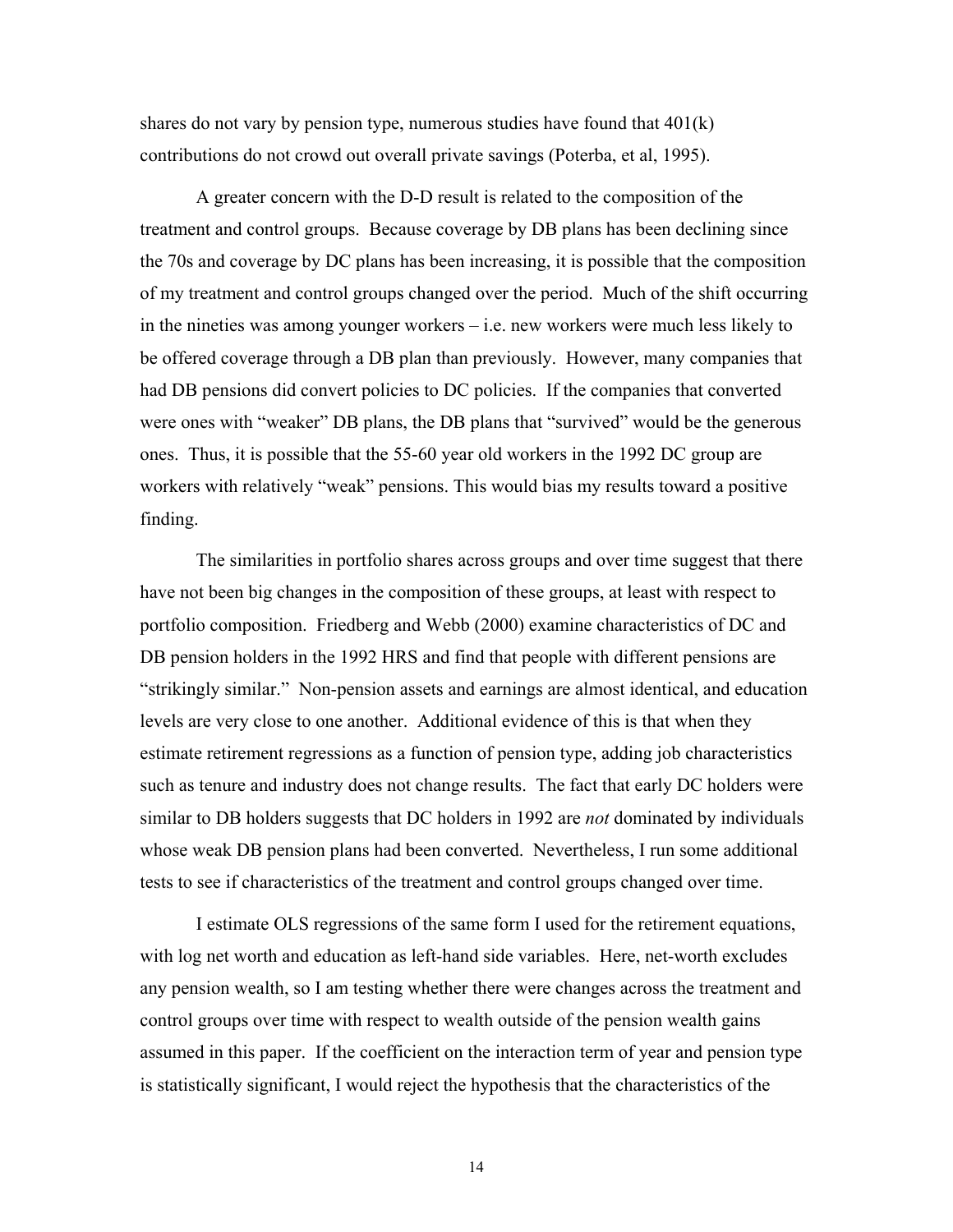groups stayed constant over time. Again, the coefficient on the pension dummies captures time invariant differences between the groups – we may expect those to be statistically significant, although Friedberg and Webb (2000) do not find such differences across pension type among individuals with pensions. Table 3 reports these results. The results provide no evidence that the composition of these groups has changed with respect to education or wealth, for either gender. They do show that men and women without any pension coverage, and men with DB pensions only, have fewer years of education than individuals with DC plans.

#### VI. Conclusion

Many papers in the 80s and 90s studied the effects of DB pension characteristics and the trend towards earlier retirement. Friedberg and Webb (2000) show that this trend may be reversing slightly as DC plans become more common and DB plans less common. This is because DC plans have smooth accrual and thus no work disincentives. Despite the lack of non-linearities in accrual, DC pension plans may have their own effect on retirement rates. The results of this paper suggest that the effect may be a simple wealth effect. Individuals whose DC balances are higher than anticipated may retire earlier simply because they can afford to. Individuals whose balances tumble (as some have in the past year) may chose to postpone retirement a bit because they feel financially constrained. Indeed, the regression results showing that the difference between DB early retirement rates and DC early retirement rates shrunk by 7 to 8 percentage points over the nineties suggest it may be too early to conclude that the shift to DC pensions will lead to increases in the age of retirement.

The difference-in-differences results presented in this paper provide preliminary evidence consistent with a wealth effect. Individuals with DC pensions stood to gain substantially in the nineties. The increase in early retirement among men with DC pension between 1992 and 1998 suggests that they may be consuming more leisure in response to this wealth gain. The fact that retirement rates did not change for other men – those with DB pensions only and those with no pensions, makes it unlikely that this increase in early retirement is due to other societal changes. Unfortunately, such a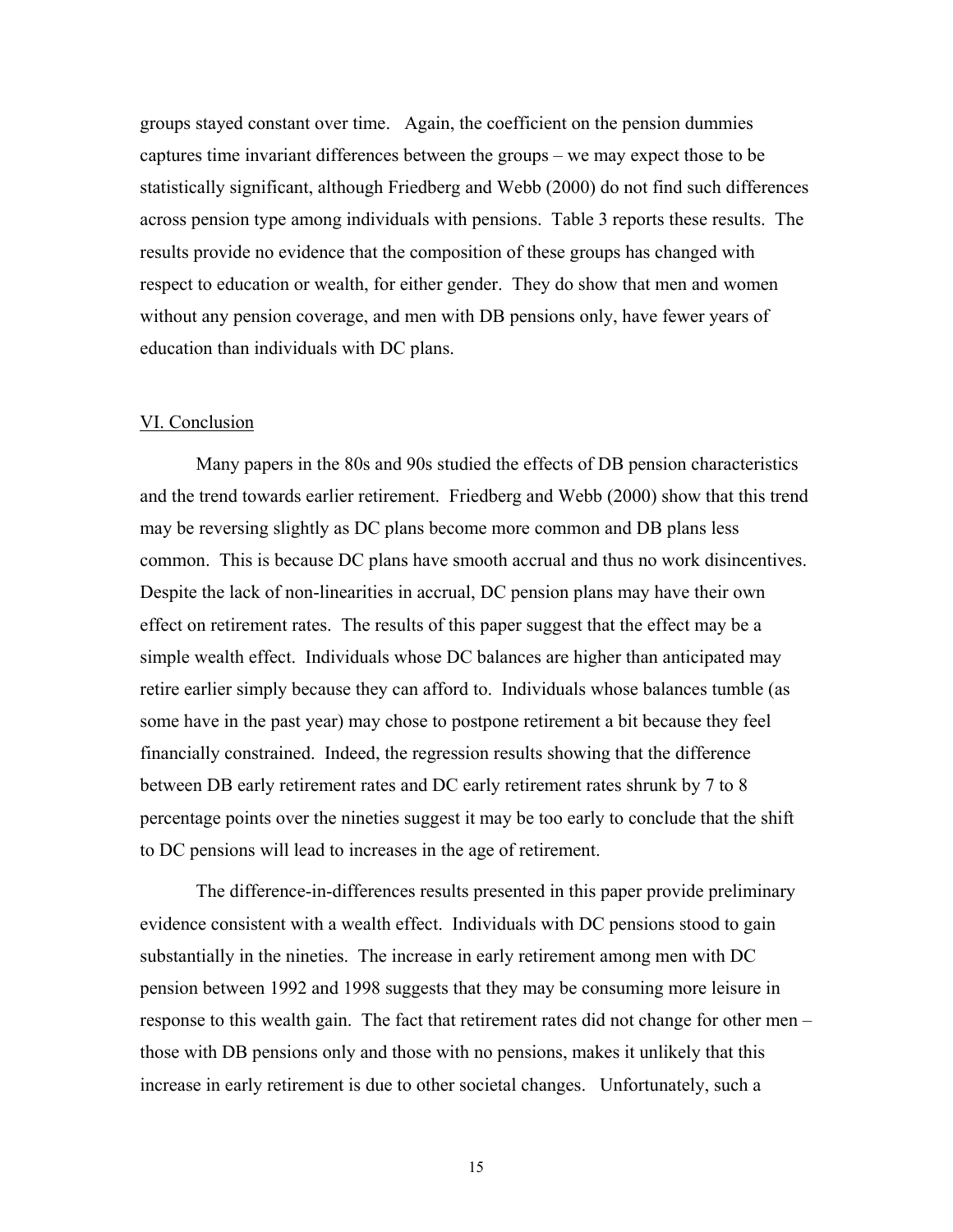reduced form approach does not allow for much of a conclusion on the magnitude of individual responses to wealth shocks. Ongoing work estimating retirement equations as a function of actual unexpected gains should provide more detailed evidence.

As a greater share of retirement income flows from risky assets like 401(k) plans invested in stocks, the retirement security of households is subject to greater uncertainty. Allowing households to invest a share of their Social Security wealth in assets of their choice will increase this resource uncertainty further. Thus, evidence of wealth effects and the simple existence of large wealth shocks have clear implications for public policy and Social Security. While the shocks in the nineties were positive wealth shocks, many individuals recently experienced negative wealth shocks as the stock market tumbled. These affected not only current workers who were planning their retirement, but also retired workers whose consumption depends on the balances in their 401(k) plans and IRAs, and Social Security. If workers responded to pension gains in the nineties by retiring early as the results in this paper find, how are they responding to huge pension losses now that they are retired? Data collected in the 2000 HRS and to be collected in the 2002 HRS will provide information on how these early retirees are adjusting to negative wealth shocks.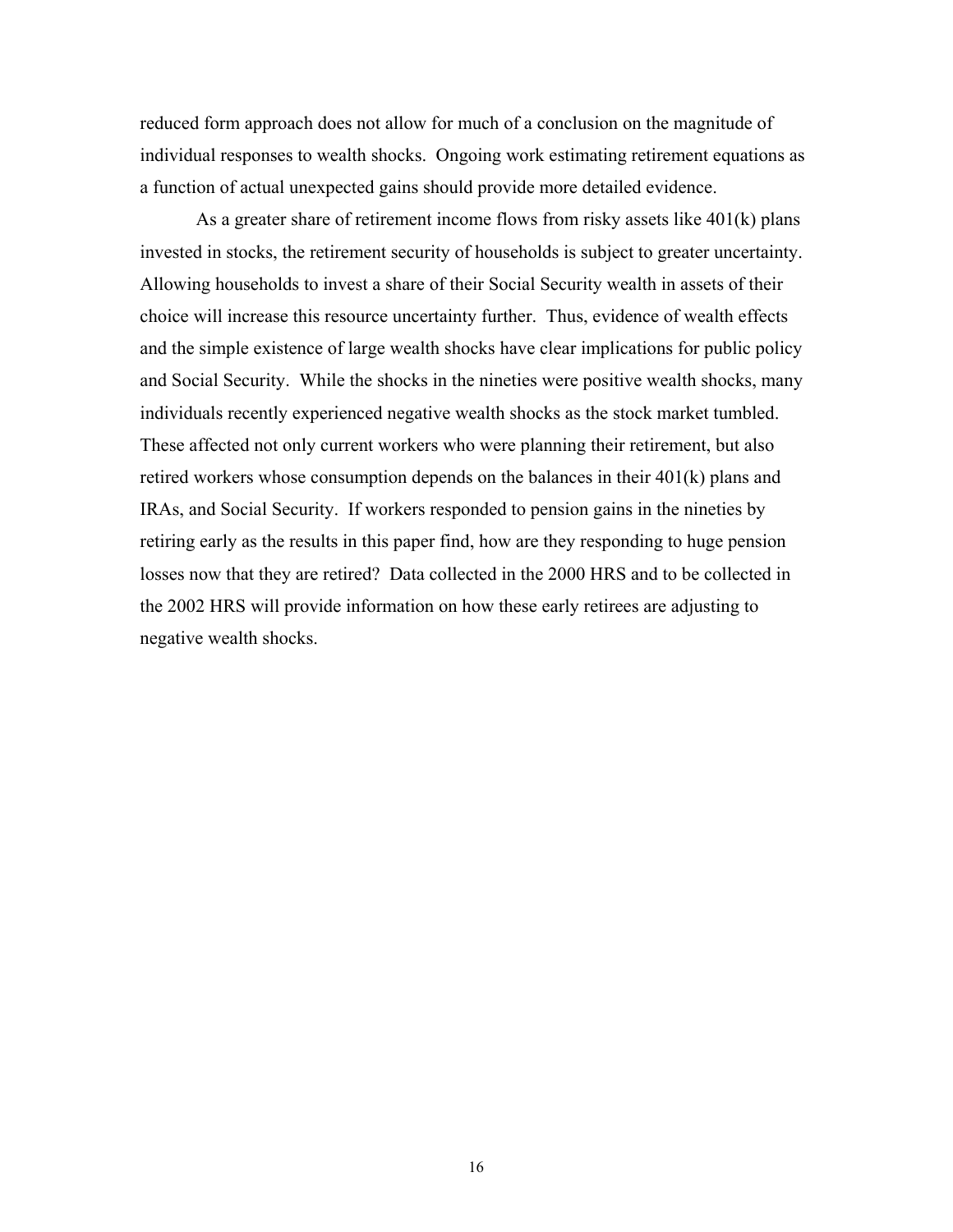#### References

- Ameriks, John and Stephen P. Zeldes. 2000. "How Do Household Portfolio Shares Vary With Age?" .
- Anderson, Patricia M., Alan L. Gustman, and Thomas L. Steinmeier. 1999. "Trends in Male Labor Force Participation and Retirement: Some Evidence on the Role of Pensions and Social Security in the 1970s and 1980s." *Journal of Labor Economics* 17(4):757-83.
- Ashenfelter, Orley C. and James J. Heckman. 1974. "The Estimation of Income and Substitution Effects in a Model of Family Labor Supply." *Econometrica* 42:73- 85.
- Burtless, Gary. 1986. "Social Security, Unanticipated Benefit Increases, and the Timing of Retirement." *The Review of Economic Studies* 53(5):781-805.
- Chan, Sewin and Stevens Ann Huff. 1999. "Job Loss and Retirement Behavior of Older Men." *NBER Working Paper*(#6920).
- Cheng, Ing-Haw and Eric French. 2000. "The Effect of the Run-Up in the Stock Market on Labor Supply." *Economic Perspectives - the Federal Reserve Bank of Chicago* 24(4):48-65.
- Clark, Robert L. and Joseph F. Quinn. 1999. "Effects of Pensions on Labor Markets and Retirement." .
- Diamond, Peter. 1999. "What Stock Market Returns to Expect for the Future?" *An Issue in Brief, Center for Retirement Research at Boston College*.
- Employee Benefit Research Institute. 1997. *EBRI Databook on Employee Benefits*. Washington DC: EBRI.
- Friedberg, Leora and Anthony Webb. 2000. "The Impact of 401(k) Plans on Retirement." , vol. 2000.
- Gruber, Jonathan and Brigitte C. Madrian. 1995. "Health-Insurance Availability and the Retirement Decision." *The American Economic Review* 85(4):938-48.
- Gustman, Alan L., Olivia S. Mitchell, and Thomas L. Steinmeier. 1995. "Retirement Measures in the Health and Retirement Study." *The Journal of Human Resources* 30(Supplement):S57-S83.
- Gustman, Alan L. and Thomas L. Steinmeier. 2001. "Retirement and Wealth." *NBER Working Paper* (#8229).
	- ———. 2000. "Retirement Outcomes in the Health and Retirement Study." *NBER Working Paper*(#7588).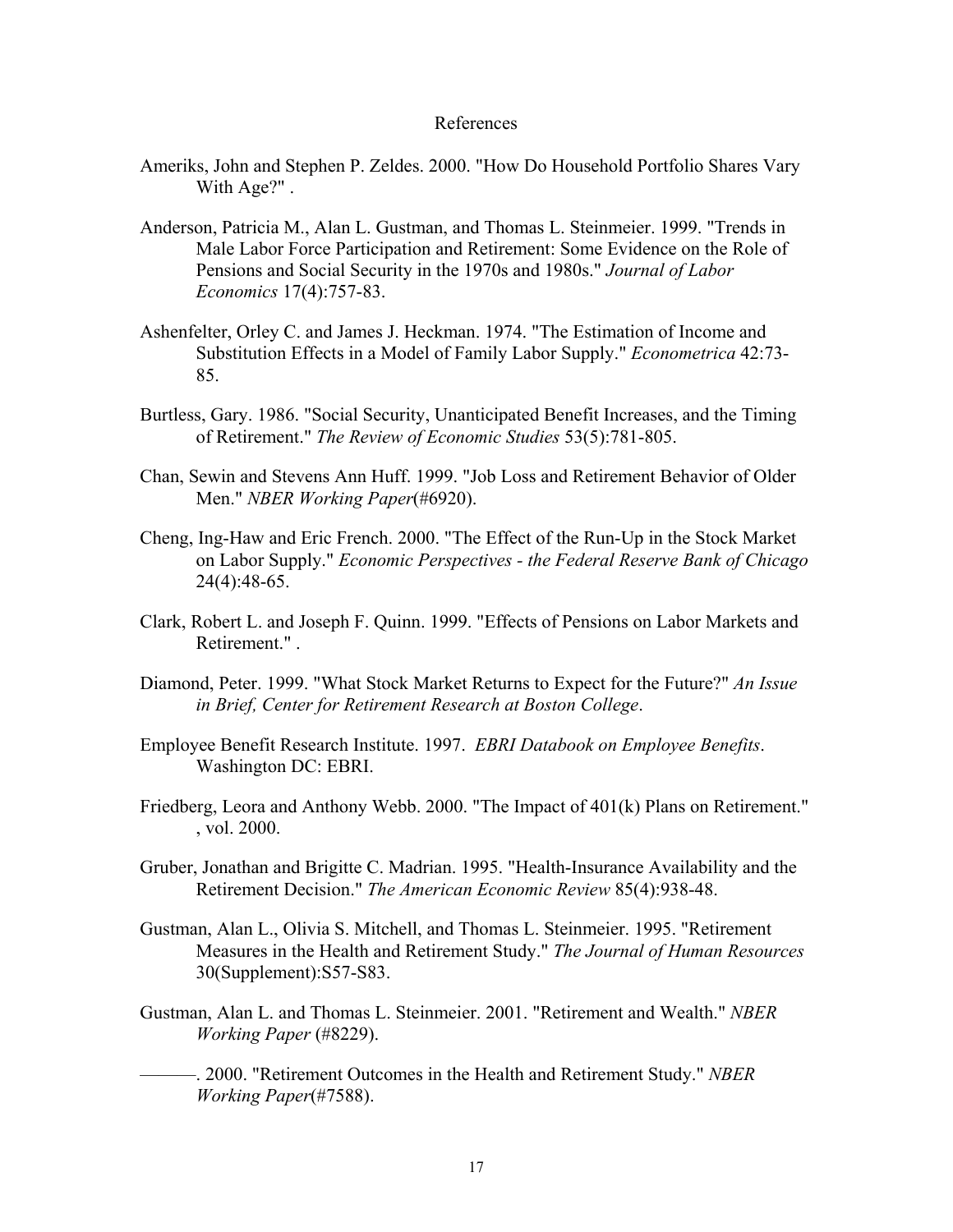- Hausman, J. A. and David Wise. 1983. "Social Security, Health Status, and Retirement." Pp. 159-91 in *Pensions, Labor, and Individual Choice*, David Wise. Chicago: University of Chicago Press.
- Holtz-Eakin, Douglas, David Joulfaian, and Harvey S. Rosen. 1993. "The Carnegie Conjecture: Some Empirical Evidence." *The Quarterly Journal of Economics* 108(2):413-35.
- Hurd, Michael D. and Michael J. Boskin. 1984. "The Effect of Social Security on Retirement in the Early 1970s." *The Quarterly Journal of Economics* 99(4):767- 90.
- Imbens, Guido W., Donald B. Rubin, and Bruce Sacerdote. 1999. "Estimating the Effect of Unearned Income on Labor Supply, Earnings, Savings, and Consumption: Evidence From a Survey of Lottery Winners." *NBER Working Paper* (#7001).
- Krueger, Alan B. and Jorn-Steffen Pischke. 1992. "The Effect of Social Security on Labor Supply: A Cohort Analysis of the Notch Generation." *Journal of Labor Economics* 10(4):412-37.
- Poterba, James M., Steven F. Venti, and David A. Wise. 1995. "Do 401(k) Contributions Crowd Out Other Personal Saving?" *Journal of Public Economics* 58:1-32.
- Samwick, Andrew A. 1998. "New Evidence on Pensions, Social Security, and the Timing of Retirement." *Journal of Public Economics* 70(2):207-36.
- Stock, James H. and Wise David A. 1990. "Pensions, the Option Value of Work, and Retirement." *Econometrica* 58(5):1151-80.
- Walsh, M. 2001. "Reversing Decade-Long Trend, Americans Retiring Later in Life." *New York Times,* February 26, 2001.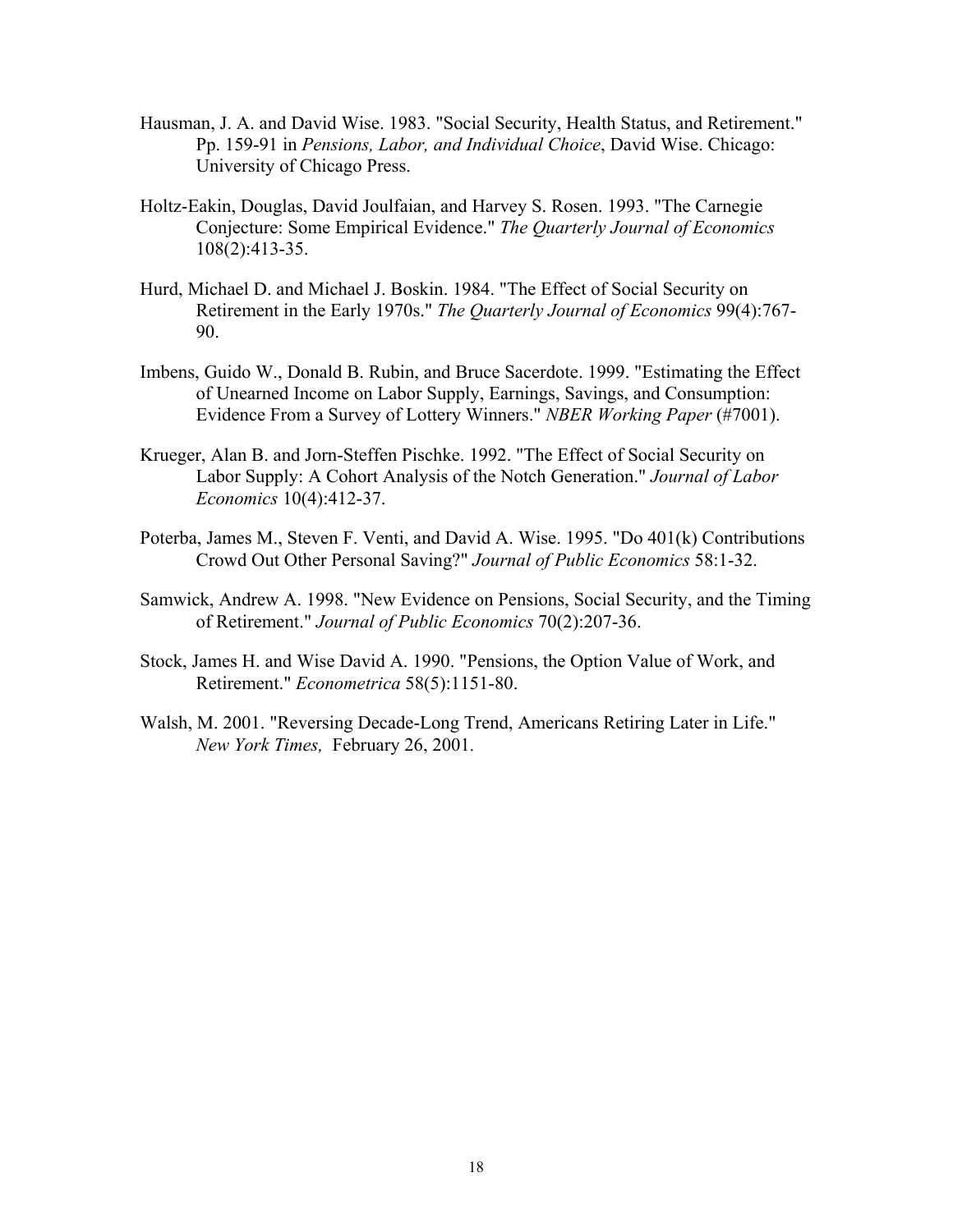

Source: March Current Population Survey (CPS)



Figure 2: Percent of Individuals with Pensions with DC Pension

Source: Employee Benefit Research Institute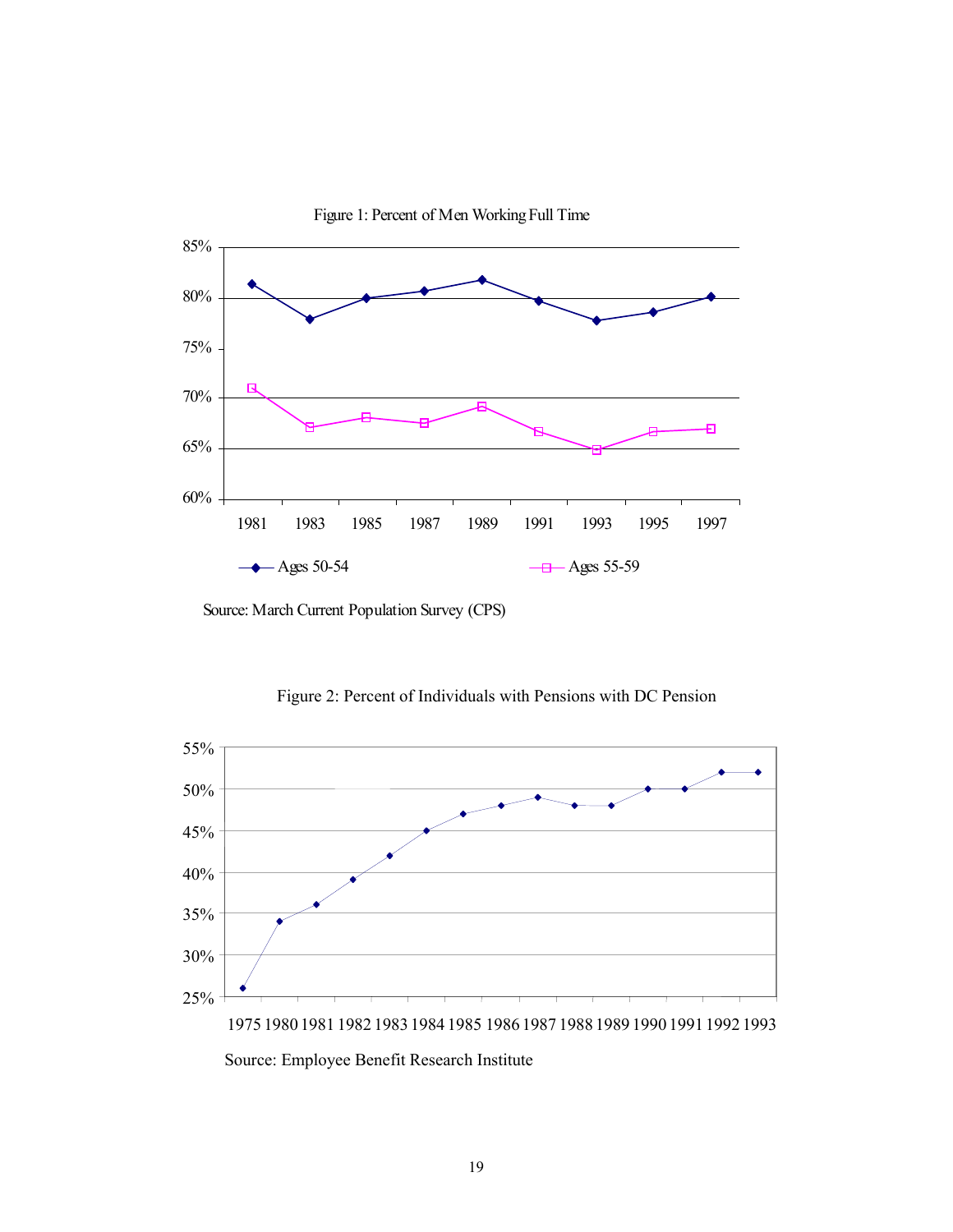

Figure 3: Year End Level of Standard and Poor 500 Index

**Figure 4: Aggregate DC Balances, billions of \$1999**  Actual and Extrapolated based on pre-1994 average changes



Source: Board of Governors of the Federal Reserve System: Flow of Funds Accounts of the United States, Third Quarter 2000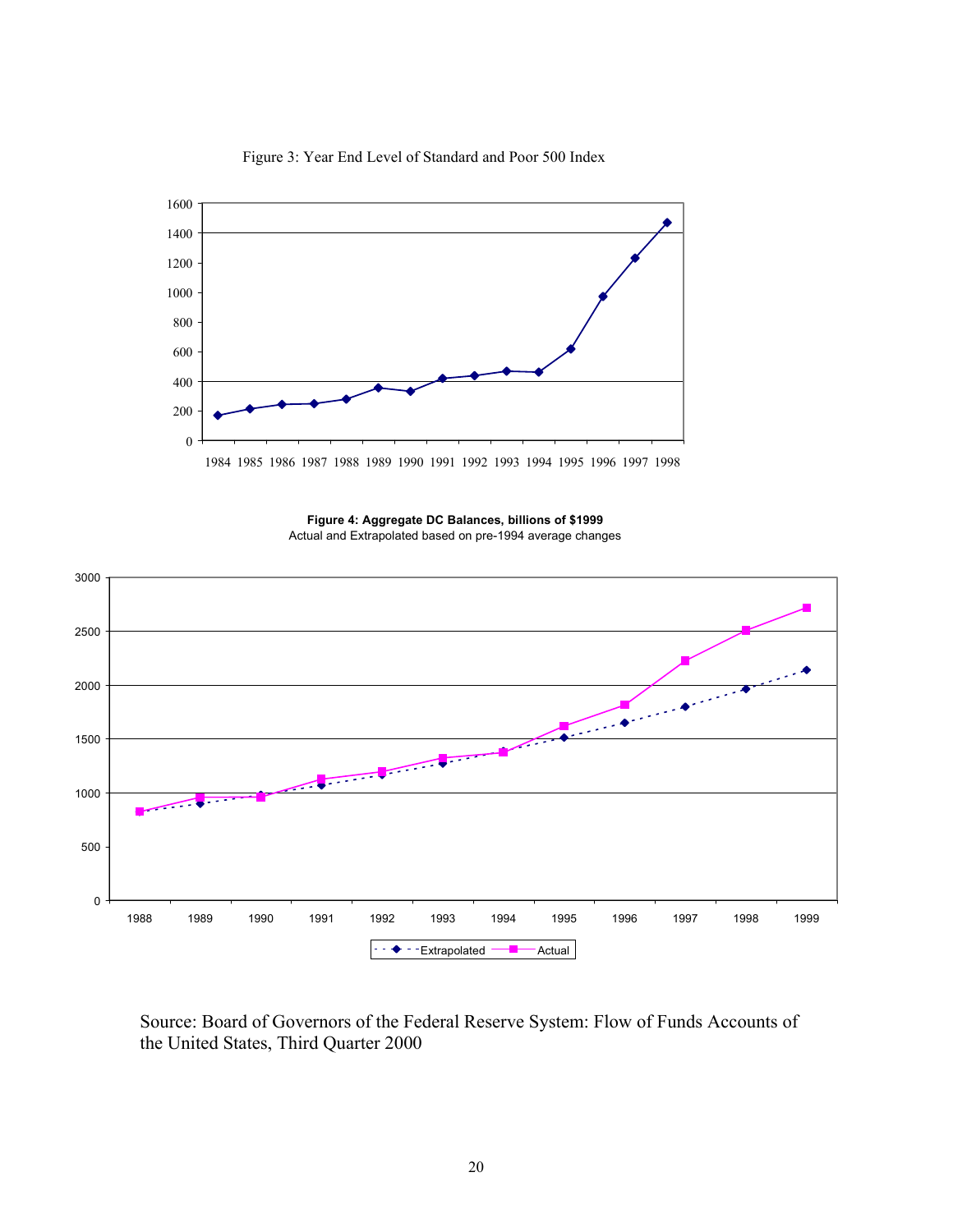|                            | Men               |       |               |       | Women         |       |             |       |
|----------------------------|-------------------|-------|---------------|-------|---------------|-------|-------------|-------|
|                            | 1992 ( $n=2118$ ) |       | 1998 (n=1794) |       | 1992 (n=2448) |       | 1998 (2176) |       |
|                            | Mean              | Std.  | Mean          | Std.  | Mean          | Std.  | Mean        | Std.  |
| Ret. Health Ins            | 0.611             | 0.488 | 0.492         | 0.500 | 0.590         | 0.492 | 0.503       | 0.500 |
| Married                    | 0.825             | 0.380 | 0.793         | 0.405 | 0.728         | 0.445 | 0.696       | 0.460 |
| <b>Bad Health</b>          | 0.141             | 0.348 | 0.147         | 0.355 | 0.171         | 0.377 | 0.182       | 0.386 |
| <b>Black Race</b>          | 0.086             | 0.280 | 0.052         | 0.223 | 0.095         | 0.294 | 0.074       | 0.262 |
| Hispanic                   | 0.050             | 0.218 | 0.059         | 0.235 | 0.062         | 0.241 | 0.059       | 0.237 |
| HS Drop                    | 0.234             | 0.423 | 0.180         | 0.384 | 0.250         | 0.433 | 0.188       | 0.391 |
| College Grad               | 0.436             | 0.496 | 0.501         | 0.500 | 0.335         | 0.472 | 0.432       | 0.495 |
| Age                        | 57.46             | 1.71  | 57.19         | 1.73  | 57.42         | 1.71  | 57.13       | 1.74  |
| Working                    | 0.843             | 0.364 | 0.866         | 0.341 | 0.625         | 0.484 | 0.692       | 0.462 |
| <b>Self Report Retired</b> | 0.150             | 0.357 | 0.161         | 0.367 | 0.098         | 0.297 | 0.108       | 0.311 |
| DC Pension                 | 0.376             | 0.484 | 0.458         | 0.498 | 0.248         | 0.432 | 0.328       | 0.470 |
| DB Pension Only            | 0.392             | 0.488 | 0.310         | 0.463 | 0.244         | 0.429 | 0.238       | 0.426 |
| No Pension                 | 0.232             | 0.422 | 0.232         | 0.422 | 0.508         | 0.500 | 0.433       | 0.496 |

**Table 1 Descriptive Statistics**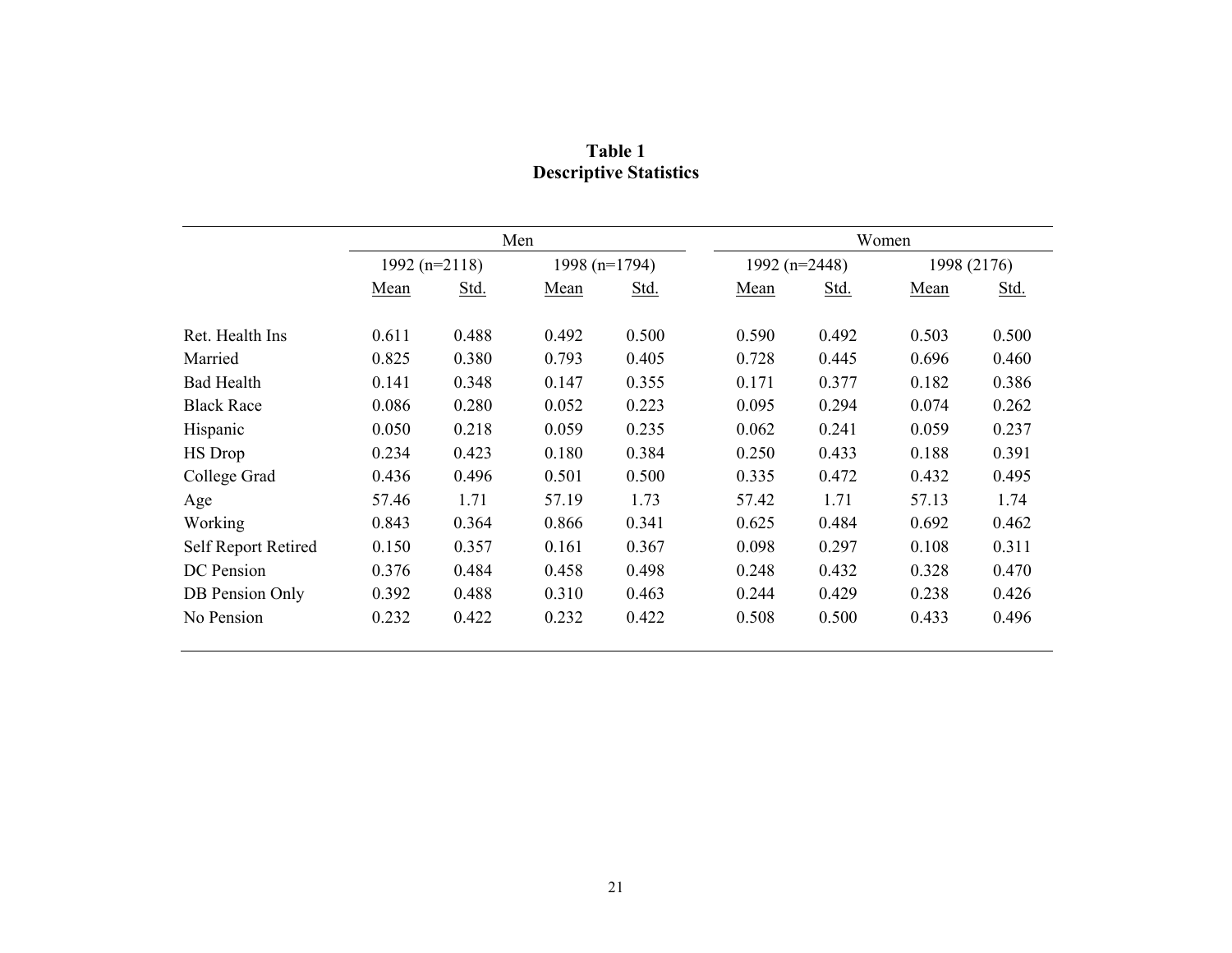|                   | Dependent Variable=1 if Self Reports as | Dependent Variable=1 if NOT currently |  |  |
|-------------------|-----------------------------------------|---------------------------------------|--|--|
|                   | Retired                                 | <b>Working and Reports Retired</b>    |  |  |
|                   | Coefficient                             | Coefficient                           |  |  |
| Variable          | (Robust SE)                             | (Robust SE)                           |  |  |
| Ret. Health Ins   | $0.1658*$                               | $0.1701*$                             |  |  |
|                   | (0.0126)                                | (0.0130)                              |  |  |
| Married           | $-0.0209$                               | $-0.0269$                             |  |  |
|                   | (0.0165)                                | (0.0175)                              |  |  |
| <b>Bad Health</b> | $0.0682*$                               | $0.0744*$                             |  |  |
|                   | (0.0185)                                | (0.0196)                              |  |  |
| <b>Black Race</b> | 0.0075                                  | 0.0083                                |  |  |
|                   | (0.0195)                                | (0.0206)                              |  |  |
| Hispanic          | $-0.0059$                               | $-0.0014$                             |  |  |
|                   | (0.0190)                                | (0.0210)                              |  |  |
| HS Drop           | $-0.0421*$                              | $-0.0441*$                            |  |  |
|                   | (0.0161)                                | (0.0168)                              |  |  |
| College Grad      | $-0.0015$                               | $-0.0017$                             |  |  |
|                   | (0.0144)                                | (0.0148)                              |  |  |
| age55             | $-0.1209*$                              | $-0.1266*$                            |  |  |
|                   | (0.0212)                                | (0.0219)                              |  |  |
| age56             | $-0.1035*$                              | $-0.1086*$                            |  |  |
|                   | (0.0211)                                | (0.0217)                              |  |  |
| age57             | $-0.0825*$                              | $-0.0859*$                            |  |  |
|                   | (0.0211)                                | (0.0216)                              |  |  |
| age58             | $-0.0303$                               | $-0.0340$                             |  |  |
|                   | (0.0232)                                | (0.0239)                              |  |  |
| age59             | $-0.0140$                               | $-0.0107$                             |  |  |
|                   | (0.0235)                                | (0.0245)                              |  |  |
| Year=1998         | 0.0883*                                 | $0.0917*$                             |  |  |
|                   | (0.0175)                                | (0.0180)                              |  |  |
| No Pension        | $0.0439*$                               | $0.0516*$                             |  |  |
|                   | (0.0171)                                | (0.0181)                              |  |  |
| DB Only           | $0.1735*$                               | $0.1786*$                             |  |  |
|                   | (0.0192)                                | (0.0198)                              |  |  |
| No Pension*1998   | $-0.0645*$                              | $-0.0736*$                            |  |  |
|                   | (0.0254)                                | (0.0267)                              |  |  |
| DB Only*1998      | $-0.0789*$                              | $-0.0849*$                            |  |  |
|                   | (0.0300)                                | (0.0306)                              |  |  |
| Constant          | 0.0481                                  | $0.0543*$                             |  |  |
|                   | (0.0262)                                | (0.0274)                              |  |  |
| $\mathbf n$       | 3,907                                   | 3,740                                 |  |  |
| $R-Sq$            | 0.1201                                  | 0.1225                                |  |  |

## **Table 2a Linear Probability Model Results for Men**

\* Denotes Statistical Significance at the 5% level.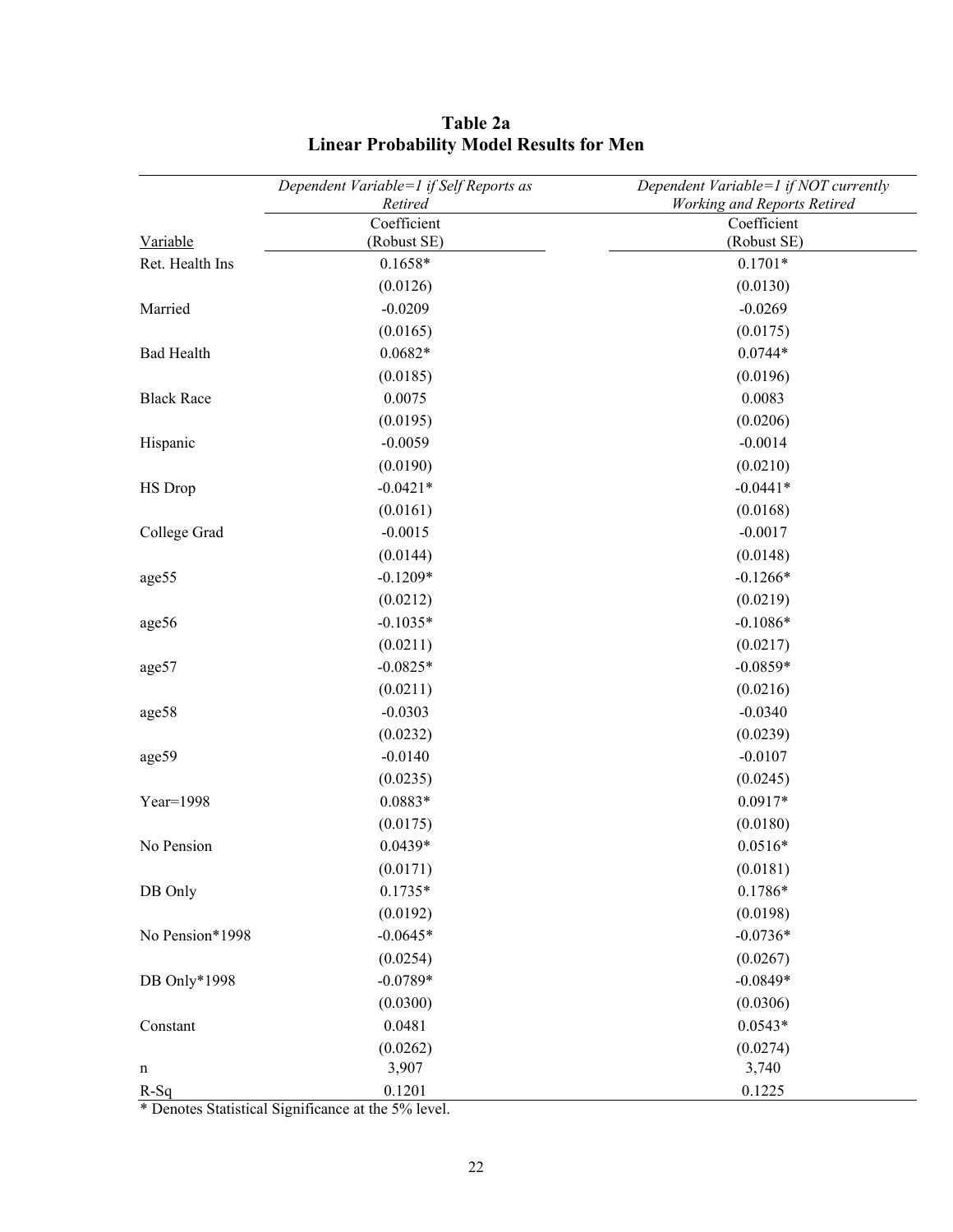|                   | Dependent Variable=1 if Self Reports as | Dependent Variable=1 if not currently Working |
|-------------------|-----------------------------------------|-----------------------------------------------|
|                   | Retired                                 | and Reports Retired                           |
|                   | Coefficient                             | Coefficient                                   |
| Variable          | (Robust SE)                             | (Robust SE)                                   |
| Ret. Health Ins   | $0.0943*$                               | $0.1507*$                                     |
|                   | (0.0100)                                | (0.0139)                                      |
| Married           | 0.0145                                  | $0.0375*$                                     |
|                   | (0.0109)                                | (0.0128)                                      |
| <b>Bad Health</b> | 0.0261                                  | $0.0611*$                                     |
|                   | (0.0139)                                | (0.0202)                                      |
| <b>Black Race</b> | 0.0069                                  | $-0.0105$                                     |
|                   | (0.0140)                                | (0.0169)                                      |
| Hispanic          | $-0.0449*$                              | $-0.0620*$                                    |
|                   | (0.0115)                                | (0.0172)                                      |
| HS Drop           | 0.0089                                  | 0.0145                                        |
|                   | (0.0136)                                | (0.0192)                                      |
| College Grad      | 0.0177                                  | 0.0137                                        |
|                   | (0.0113)                                | (0.0140)                                      |
| age55             | $-0.1031*$                              | $-0.1424*$                                    |
|                   | (0.0180)                                | (0.0229)                                      |
| age56             | $-0.0948*$                              | $-0.1289*$                                    |
|                   | (0.0188)                                | (0.0244)                                      |
| age57             | $-0.0966*$                              | $-0.1262*$                                    |
|                   | (0.0176)                                | (0.0233)                                      |
| age58             | $-0.0657*$                              | $-0.0883*$                                    |
|                   | (0.0190)                                | (0.0252)                                      |
| age59             | $-0.0440*$                              | $-0.0699*$                                    |
|                   | (0.0196)                                | (0.0252)                                      |
| Year=1998         | $0.0547*$                               | $0.0701*$                                     |
|                   | (0.0185)                                | (0.0201)                                      |
| No Pension        | $-0.0029$                               | $0.0617*$                                     |
|                   | (0.0141)                                | (0.0192)                                      |
| DB Only           | $0.1252*$                               | $0.1332*$                                     |
|                   | (0.0210)                                | (0.0224)                                      |
| No Pension*1998   | $-0.0358$                               | $-0.0471$                                     |
|                   | (0.0220)                                | (0.0283)                                      |
| DB Only*1998      | $-0.0676*$                              | $-0.0748*$                                    |
|                   | (0.0308)                                | (0.0326)                                      |
| Constant          | $0.0609*$                               | $0.0408*$                                     |
|                   | (0.0210)                                | (0.0264)                                      |
| $\mathbf n$       | 4,620                                   | 3,419                                         |
| $R-Sq$            | 0.0724                                  | 0.0941                                        |

## **Table 2b Linear Probability Model Results for Women**

\* Denotes Statistical Significance at the 5% level.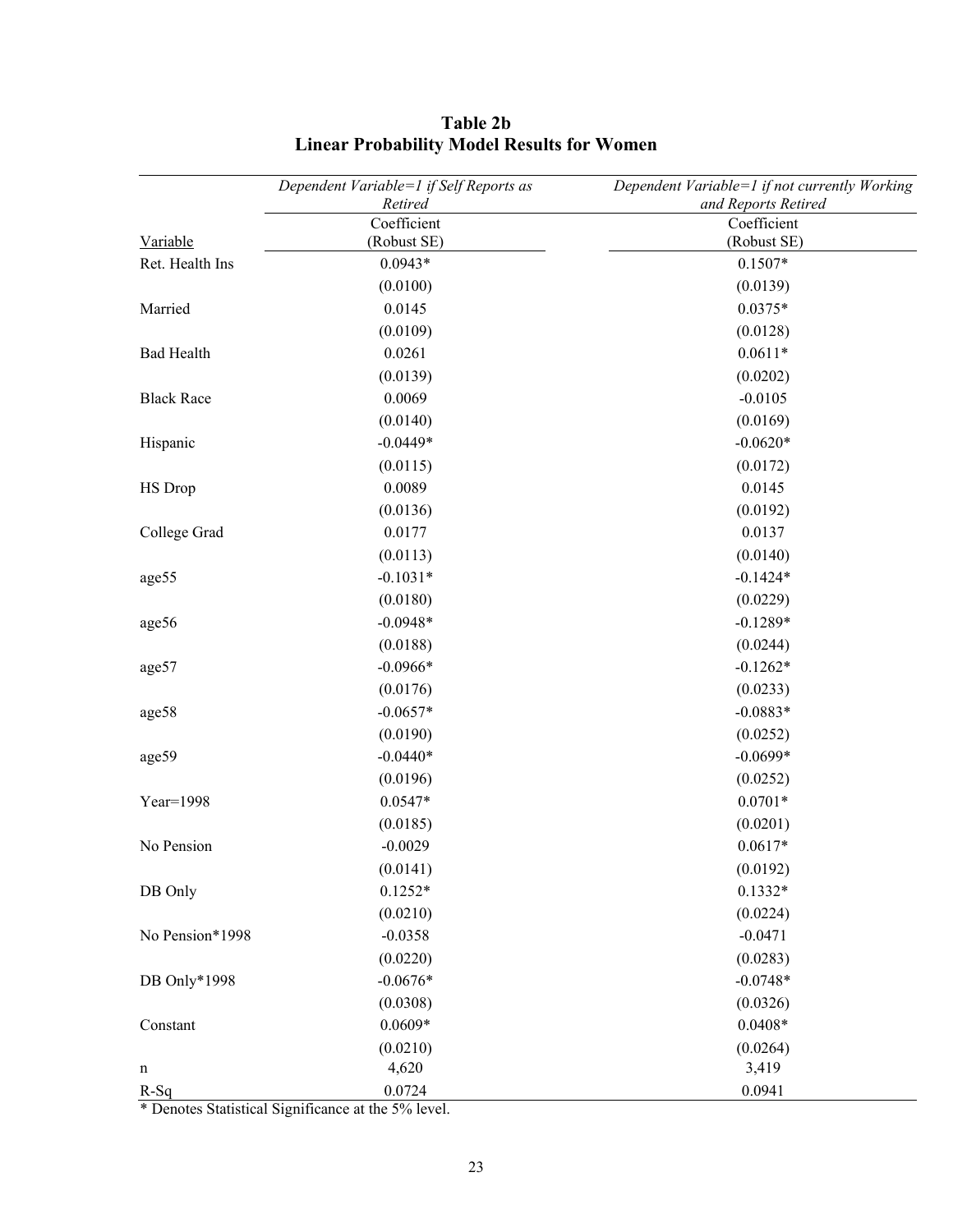## **Figure 5a: Predicted Proportion of Men who report being Retired**

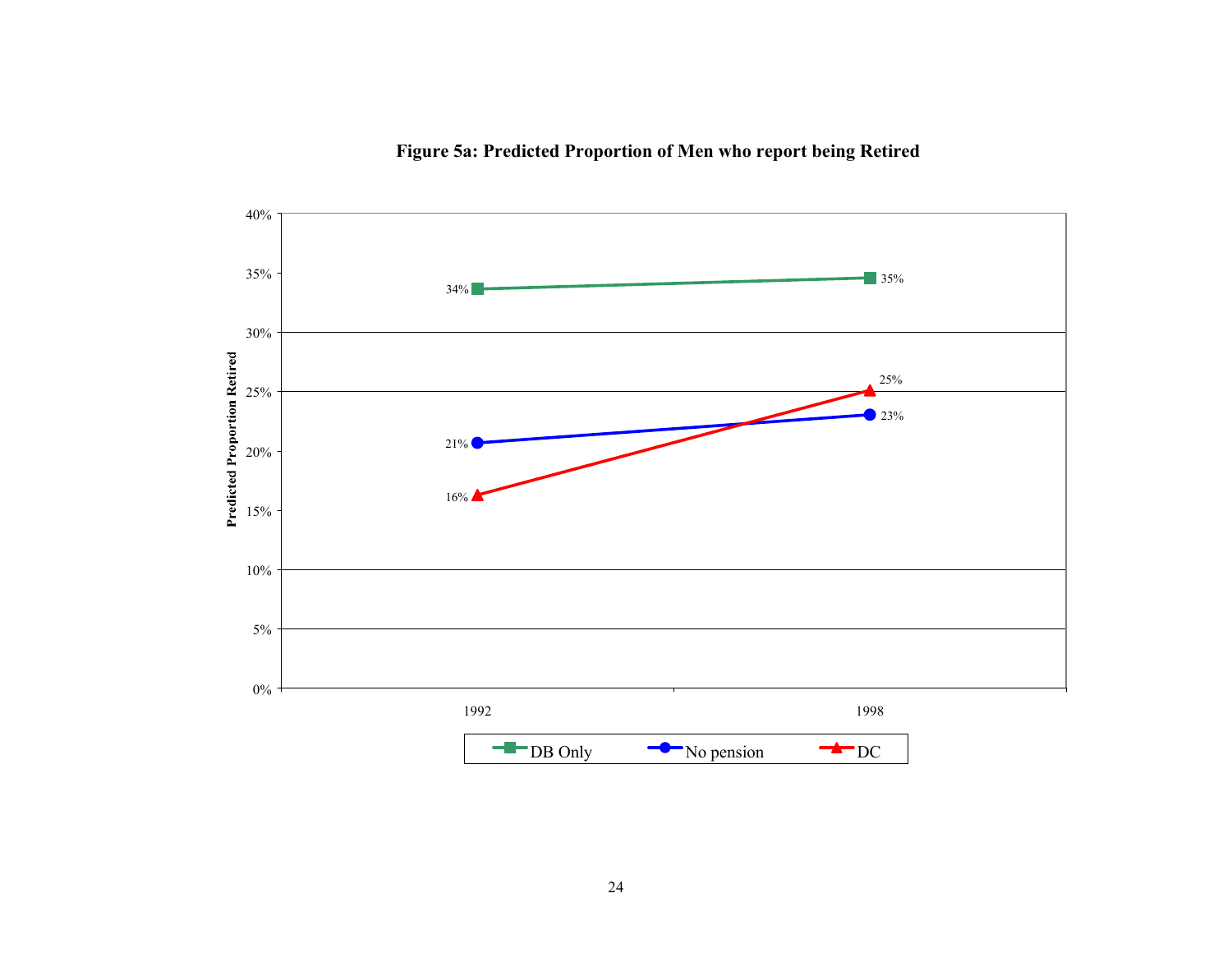## **Figure 5b: Predicted Proportion of Women who report being Retired**

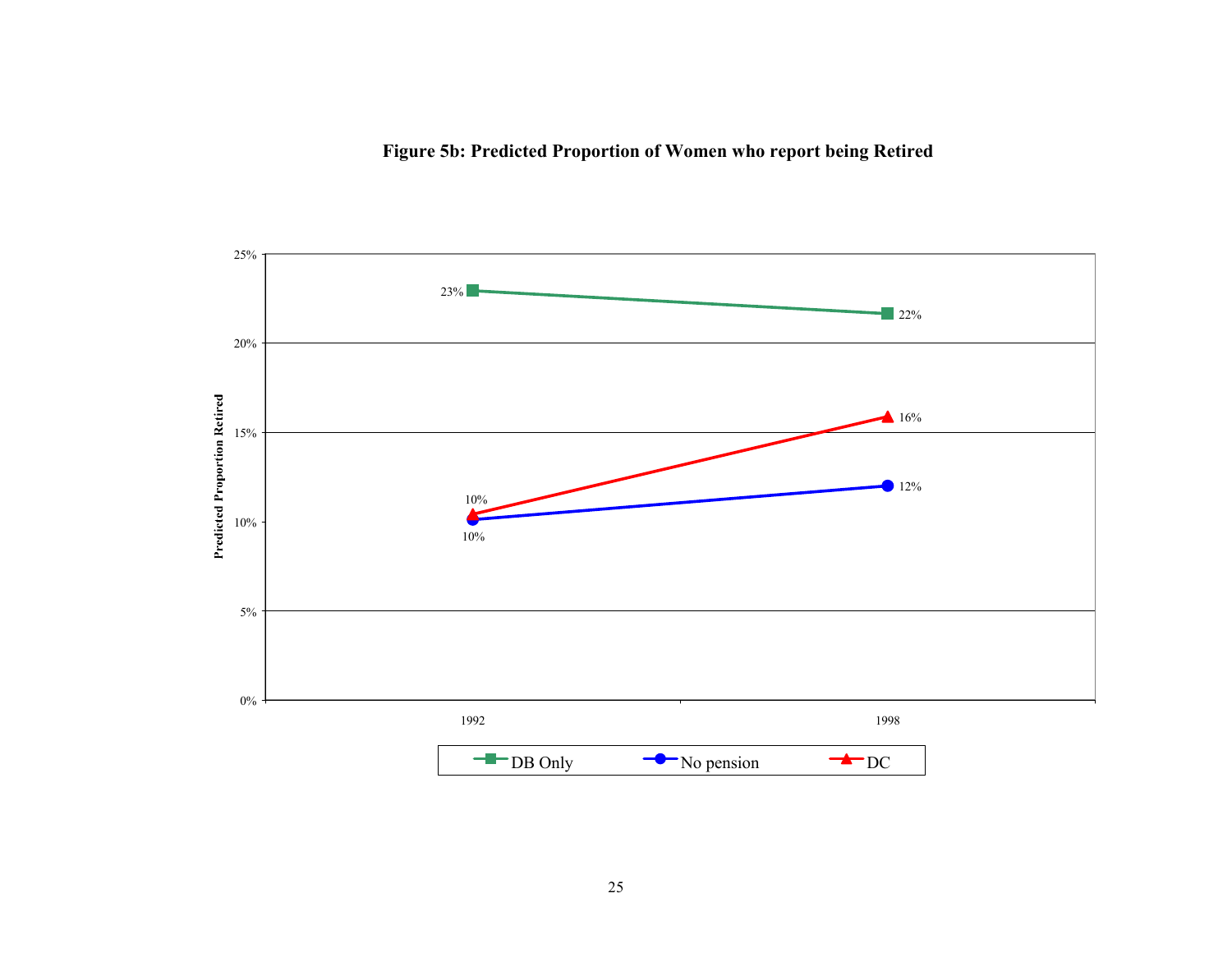

### **Figure 6a: Portfolio Shares by Pension Type, 1992**

**Figure 6b: Portfolio Shares by Pension Type, 1998**